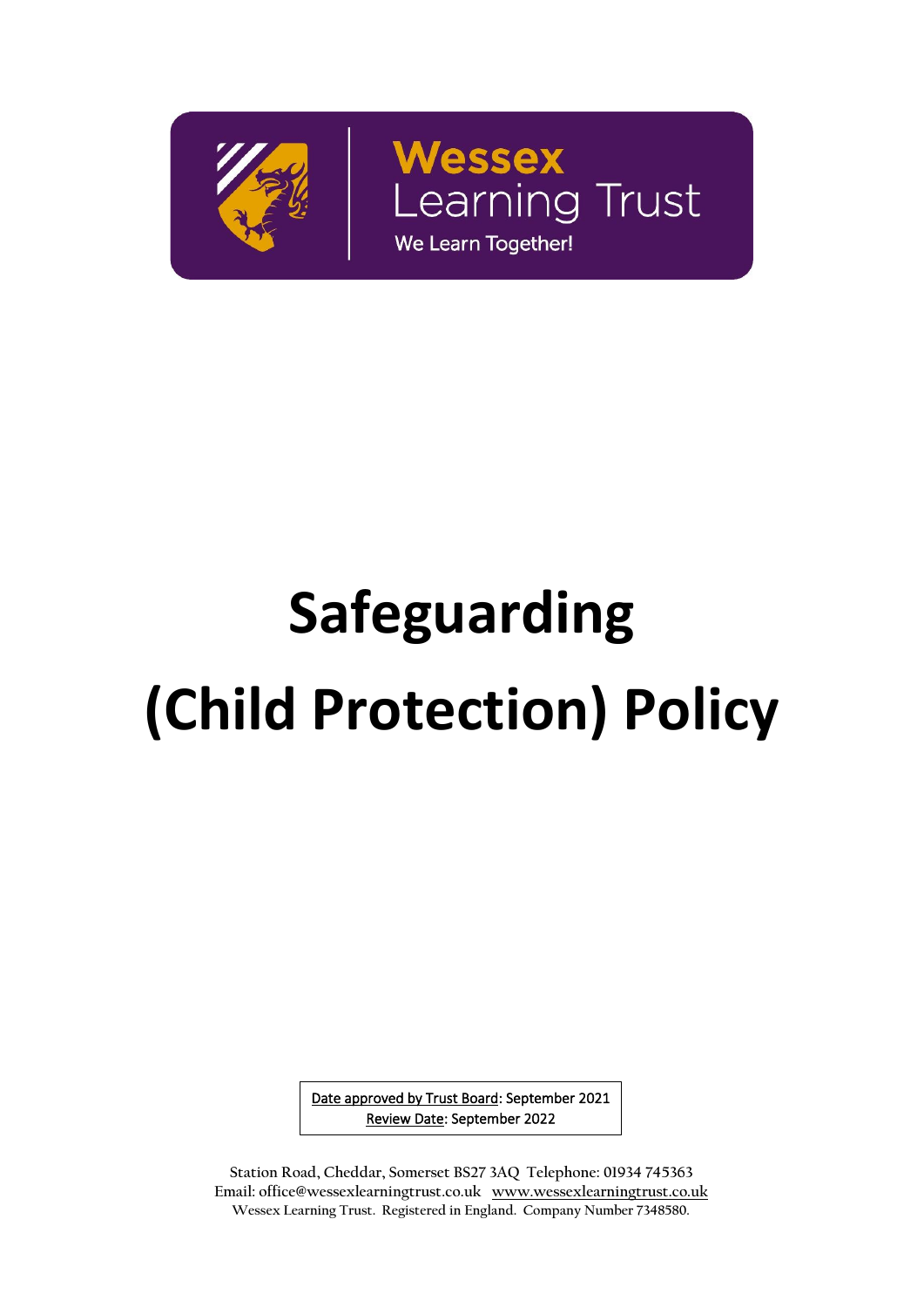## Wessex Learning Trust Child Protection & Safeguarding Policy

All children and young people will have the same protection regardless of age, disability, gender, racial heritage, religious belief, sexual orientation or identity. We are committed to anti-discriminatory practice and recognise the additional needs of children from minority ethnic groups and disabled children and the barriers they may face, especially around communication.

This policy will be reviewed by the Board of Trustees annually.

Join Ball.

Signature: Name: Mr Gavin Ball Date: 14/09/21 Position: Chief Executive

llok

Signature: Name: Mr Brian Kirkup Date: 14/09/21 Position: Chair of the Board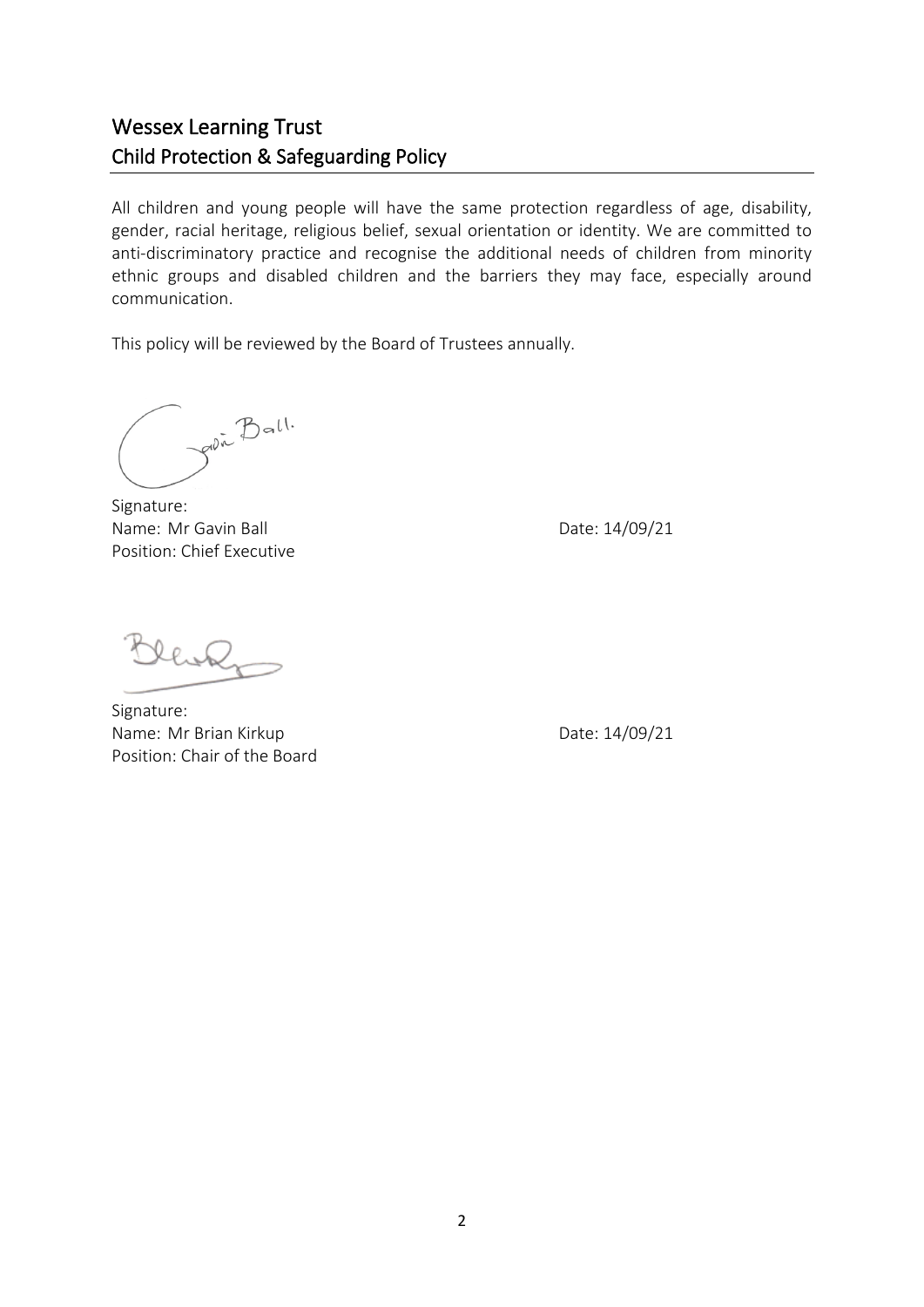## **Contents**

- P4 … **Part 1 – Policy**
- P13 … **Part 2 – Procedures**
- Appendices:
	- o P21 … **Appendix A** Multi-agency contacts for safeguarding in education
	- o P24 … **Appendix B1** Safeguarding response to Mental Health and Peer on Peer Abuse
	- o P25 … **Appendix B2** Dealing with a disclosure of abuse
	- o P26 … **Appendix C** Types of abuse and neglect
	- o P28 … **Appendix D** Special actions to take on topical safeguarding issues
	- o P31 … **Appendix E** COVID addendum policy in the event of a lock-down
	- o P32 … **Appendix F** Trust School Safeguarding Contacts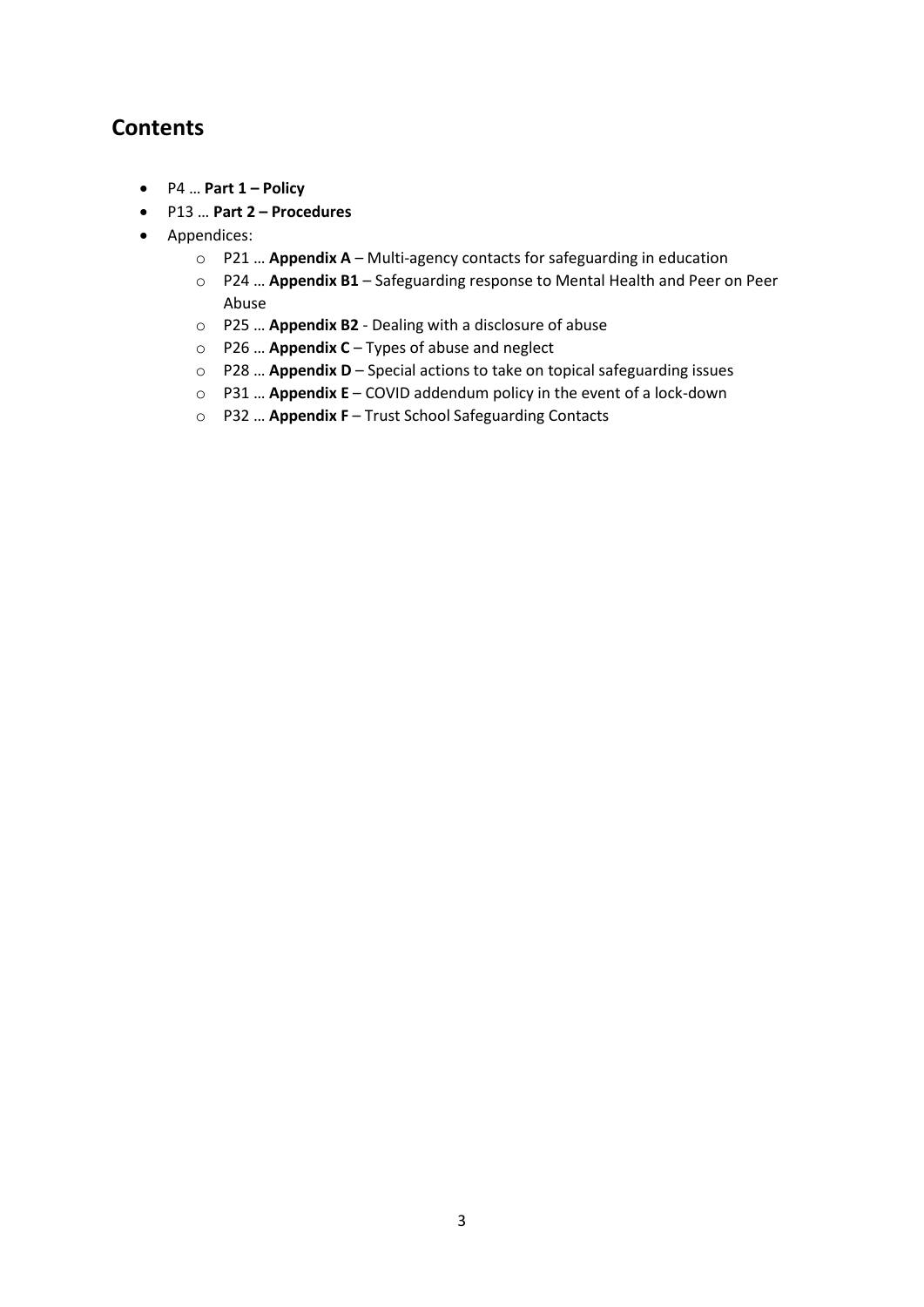## **Part 1 – Policy**

## **1. Definitions**

- 1.1 Safeguarding is defined as:
	- Protecting children from maltreatment.
	- Preventing impairment of children's mental and physical health or development.
	- Ensuring that children grow up in circumstances consistent with the provision of safe and effective care.
	- And taking action to enable all children to have the best outcomes.

1.2 Child Protection is defined in Section 47 of the Children Act 1989 as when a child is suffering or is likely to suffer significant harm.

1.3 Under statutory guidance and legislation action must be taken to safeguard and promote the child's welfare.

## **2. Introduction**

- 2.1 At the Wessex Learning Trust (The Trust)
	- Safeguarding and promoting the welfare of children is everyone's responsibility. Everyone who works with children, their families and carers, has a role to play.
	- To fulfil this responsibility effectively, all professionals should make sure their approach is child centred. This means that they should always consider what is in the best interests of the child.
	- We take an 'it can happen here' approach where safeguarding is concerned.
	- Everyone who works with children has a role to play in identifying concerns, sharing information and taking prompt action.
	- Victims of harm should never be given the impression that they are creating a problem by reporting abuse, sexual violence, or sexual harassment. Nor should a victim ever be made to feel ashamed for making a report.

2.2 Schools in the Wessex Learning Trust are committed to safeguarding and promoting the welfare of children by:

- The provision of a safe environment in which children and young people can learn.
- Acting on concerns about a child's welfare immediately.
- Fulfilling our legal responsibilities to identify children who may need early help or who are suffering, or are likely to suffer, significant harm.

2.3 All action taken by schools in the Trust will be in accordance with:

- Current legislation (summarised in [Working Together to Safeguard Children\)](https://assets.publishing.service.gov.uk/government/uploads/system/uploads/attachment_data/file/722307/Working_Together_to_Safeguard_Children_Statutory_framework.pdf)
- Statutory, national, and local guidance, including:
	- o Working Together to Safeguard Children (2018), which sets out the multi-agency working arrangements to safeguard and promote the welfare of children and young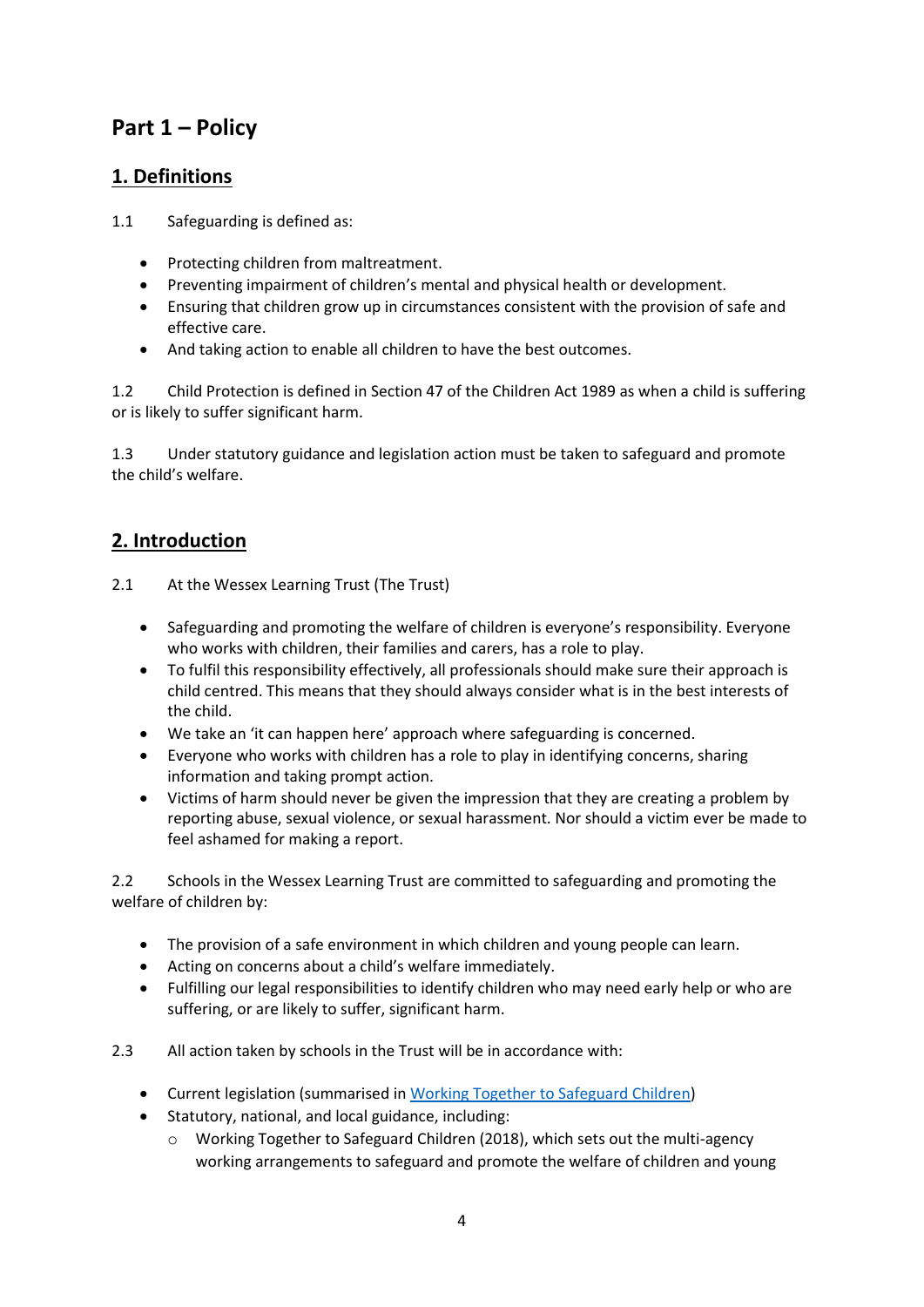people and protect them from harm; in addition, it sets out the statutory roles and responsibilities of schools.

- o Keeping Children Safe in Education (2021), which is statutory guidance issued by the Department for Education that all schools and colleges must have regard to when carrying out their duties to safeguard and promote the welfare of children.
- $\circ$  Early Years Foundation Stage statutory framework (2021) is statutory guidance which sets standards that school and childcare providers must meet for the learning, development, and care of children from birth to 5.
- Guidance from the Somerset Safeguarding Children Partnership and the North Somerset Safeguarding Children Partnership.
- Government guidance relating to COVID-19: The full collection is available on the [government website.](https://www.gov.uk/government/collections/guidance-for-schools-coronavirus-covid-19) An addendum to this document to reflect changes made during lockdown or in the event of a further lockdown can be found in Appendix F.
- 2.4 This policy should be read in conjunction with the following policies:
	- Trust Safeguarding Statement
	- Safer Recruitment Policy
	- Whistleblowing Policy
	- Dealing with Allegations Against Staff Policy
	- Designated Teacher for Looked After and Previously Looked After Children Policy
	- Staff Code of Conduct
	- Health and Safety Policy
	- Behaviour Policy
	- Attendance Policy
	- Drugs Policy

2.5 Headteachers should ensure that the above policies and procedures, adopted by the Trust or Academy are accessible, understood and followed by all staff. All Trust policies are available on the Wessex Learning Trust website.

## **3. Equalities Statement**

3.1 We are committed to anti-discriminatory practice and recognise children and families' diverse circumstances. We ensure that all children have the same protection, regardless of ethnicity, nationality, age, gender, race, economic condition, disability and religion.

3.2 With regards to safeguarding we will consider our duties under th[e Equality Act 2010](https://www.legislation.gov.uk/ukpga/2010/15/contents) and our general and specific duties under th[e Public Sector Equality Duty.](https://www.gov.uk/government/publications/public-sector-equality-duty)

3.3 General duties include:

- Eliminate discrimination, harassment, victimisation, and other conduct that is prohibited by the Equality Act 2010.
- Advance equality of opportunity between people who share a protected characteristic and people who do not share it.
- Foster good relations across all protected characteristics between people who share a protected characteristic and people who do not share it.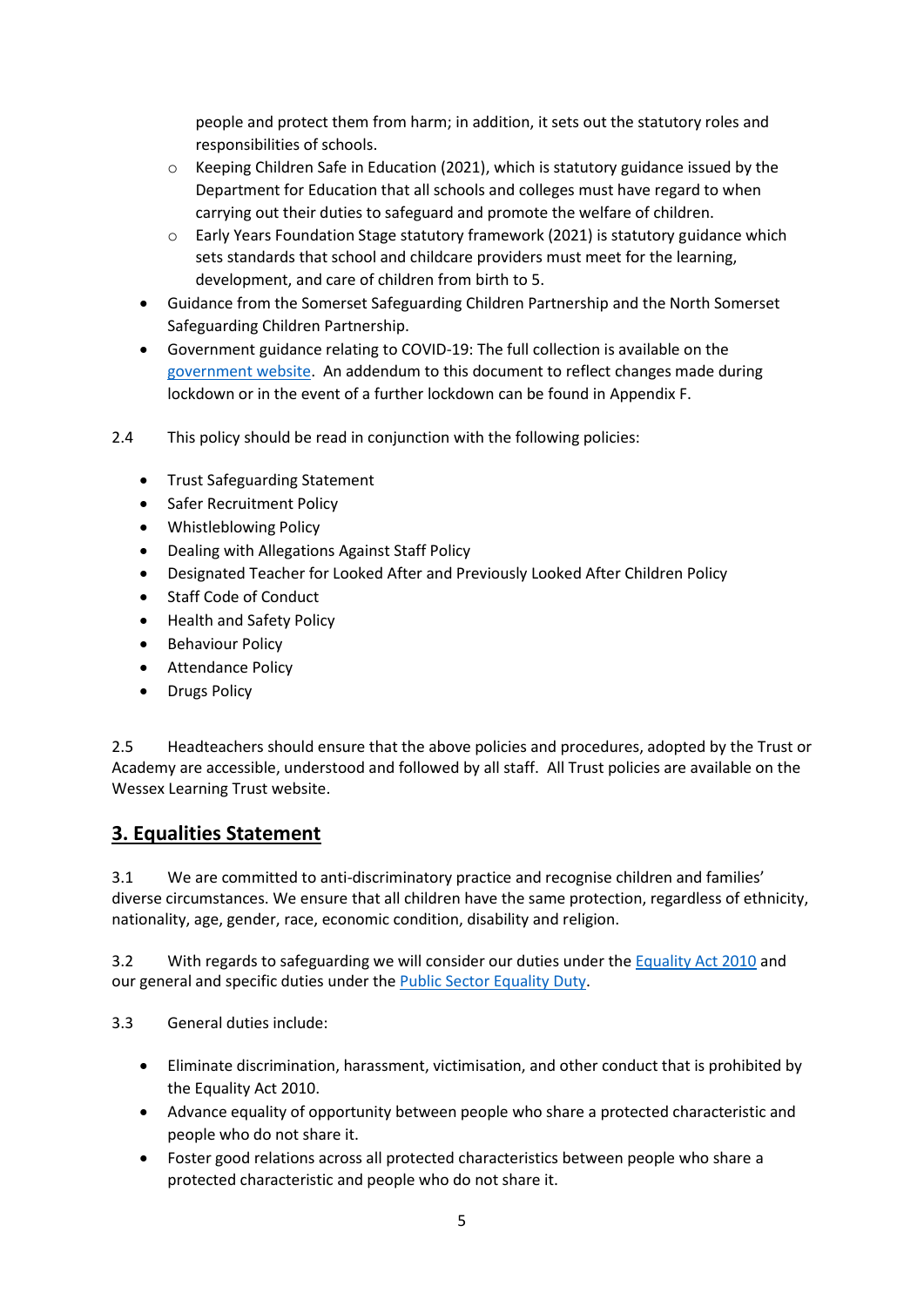3.4 Staff are aware of the additional barriers to recognising abuse and neglect in children with Special Educational Needs and Disabilities (SEND). This will be in line with the schools Special Educational Needs and Disability Policy.

3.5 All Schools in the Wessex Learning Trust adheres to the principals of and promotes antioppressive practice in line of th[e United Nations Convention of the Rights of the Child](https://www.unicef.org.uk/what-we-do/un-convention-child-rights/#:~:text=The%20United%20Nations%20Convention%20on%20the%20Rights%20of,in%20history.%20What%20makes%20the%20UNCRC%20so%20special%3F) and the [Human Rights Act 1998.](https://www.legislation.gov.uk/ukpga/1998/42?timeline=false)

## **4. Overall Aims**

- 4.1 This policy will contribute to the safeguarding of children at all Trust Schools by:
	- Clarifying safeguarding expectations for members of the education setting's community, staff, governing body, pupils, and their families.
	- Contributing to the establishment of a safe, resilient, and robust safeguarding culture in the setting built on shared values; and that our pupils are treated with respect and dignity, taught to treat each other and staff with respect, feel safe, have a voice and are listened to.
	- Supporting contextual safeguarding practice recognising that the setting's site can be a location where harm can occur.
	- Setting expectations for developing knowledge and skills within the setting's community (staff, pupils, parents/carers) to the signs and indicators of safeguarding issues and how to respond to them.
	- Early identification of need for vulnerable pupils and provision of proportionate interventions to promote their welfare and safety.
	- Working in partnership with pupils, parents/carers, and other agencies in the Local Safeguarding Partnership including Early Help.

## **5. Professional Expectations, Roles and Responsibilities**

5.1 Each school in the Trust is named as a relevant agency either to the Somerset Safeguarding Children Partnership (Somerset Schools) or the North Somerset Safeguarding Partnership (North Somerset Schools). This policy sets out its statutory duty to co-operate, follow and comply with published arrangements as set out by the relevant Safeguarding Partnership.

- 5.2 Roles and Responsibilities of All Staff:
	- All staff will read and understand Part 1 of statutory guidance Keeping Children Safe in Education (2021). Those working directly with children will also read Annex B.
	- Trustees, Governors, senior staff, DSL's and their deputies and staff involved in the recruitment process will read the complete document of Keeping Children Safe in Education (2021).
	- All staff will be aware of the systems in place which support safeguarding including reading this Safeguarding/Child Protection Policy; the Behaviour Policy; the Staff Code of Conduct; safeguarding response to children who go missing from education; and the role of the Designated Safeguarding Lead (DSL).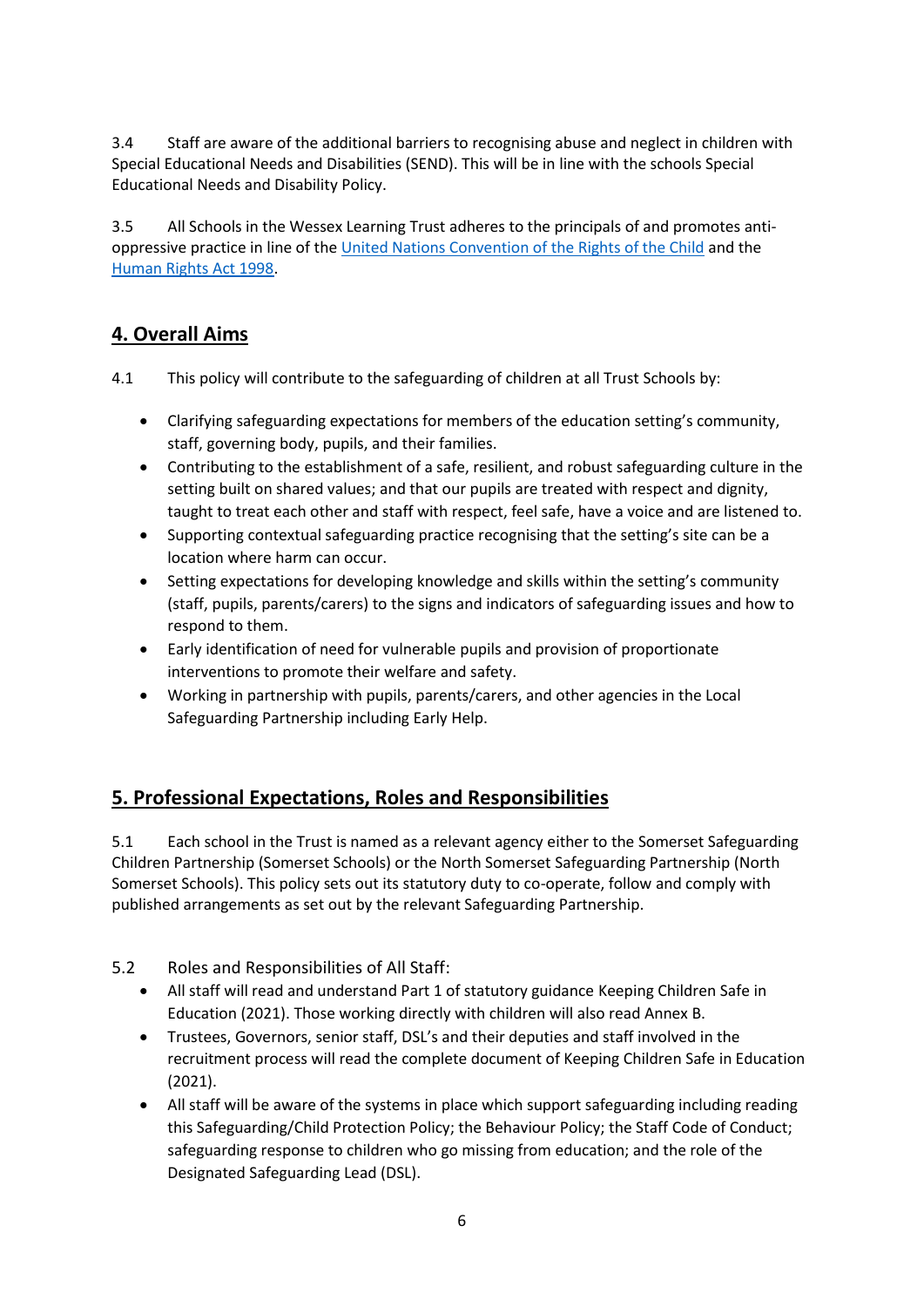- All staff will know how to contact the DSL and any deputies and the Safeguarding Governor at their school. (See appendix F).
- All staff will be able to identify vulnerable pupils and take action to keep them safe. Information or concerns about pupils will be shared with the DSL where it includes those:
	- o who may need a social worker and may be experiencing abuse or neglect
	- o requiring mental health support
	- o may benefit from early help
	- o where there is a radicalisation concern
	- o where a crime may have been committed
	- o where peer-on-peer abuse has taken place
	- o where a child is suspected to be missing from education
	- o where a child has been impacted by technology in relation to online safety
	- o Be involved where appropriate, in the implementation of individual
	- $\circ$  plans to further safeguard vulnerable pupils and understand their academic progress and attainment and maintain a culture of high aspirations for this cohort.
	- o Record concerns appropriately and in a timely manner by using the setting's safeguarding recording systems.
	- All staff will be aware of the need to raise to the senior leadership team any concerns they have about safeguarding practices within the school.

## 5.3 Role of the Designated Safeguarding Lead:

Details of our DSL and Deputy DSL are available in Appendix F and on each school's website and noticeboard within the school. Duties are further outlined in Keeping Children Safe in Education (2021, Annex C).

- The DSL is member of the school's Senior Leadership Team and has lead responsibility for safeguarding and child protection within the setting.
- The DSL works with the Headteacher, and relevant strategic leads, taking lead responsibility for promoting educational outcomes by knowing the welfare, safeguarding and child protection issues that pupils in need are experiencing or have experienced, and identifying the impact that these issues might be having on pupil's attendance, engagement and achievement at school or college.
- Activities include the management of work undertaken by any Deputy DSLs.
- Manages early identification of vulnerability of pupils and their families from staff through cause for concerns or notifications. This will ensure detailed, accurate, secure written records of concerns and referrals.
- Manages referrals to local safeguarding partners where pupils with additional needs have been identified. These can include those:
	- o who need a social worker and may be experiencing abuse or neglect
	- o requiring mental health support
	- o who may benefit from early help
	- o where there is a radicalisation concern
	- o where a crime may have been committed
- 5.4 The DSL will also:
	- Be a key point of contact for outside agencies about safeguarding.
	- Support and advise other staff in making referrals to other agencies.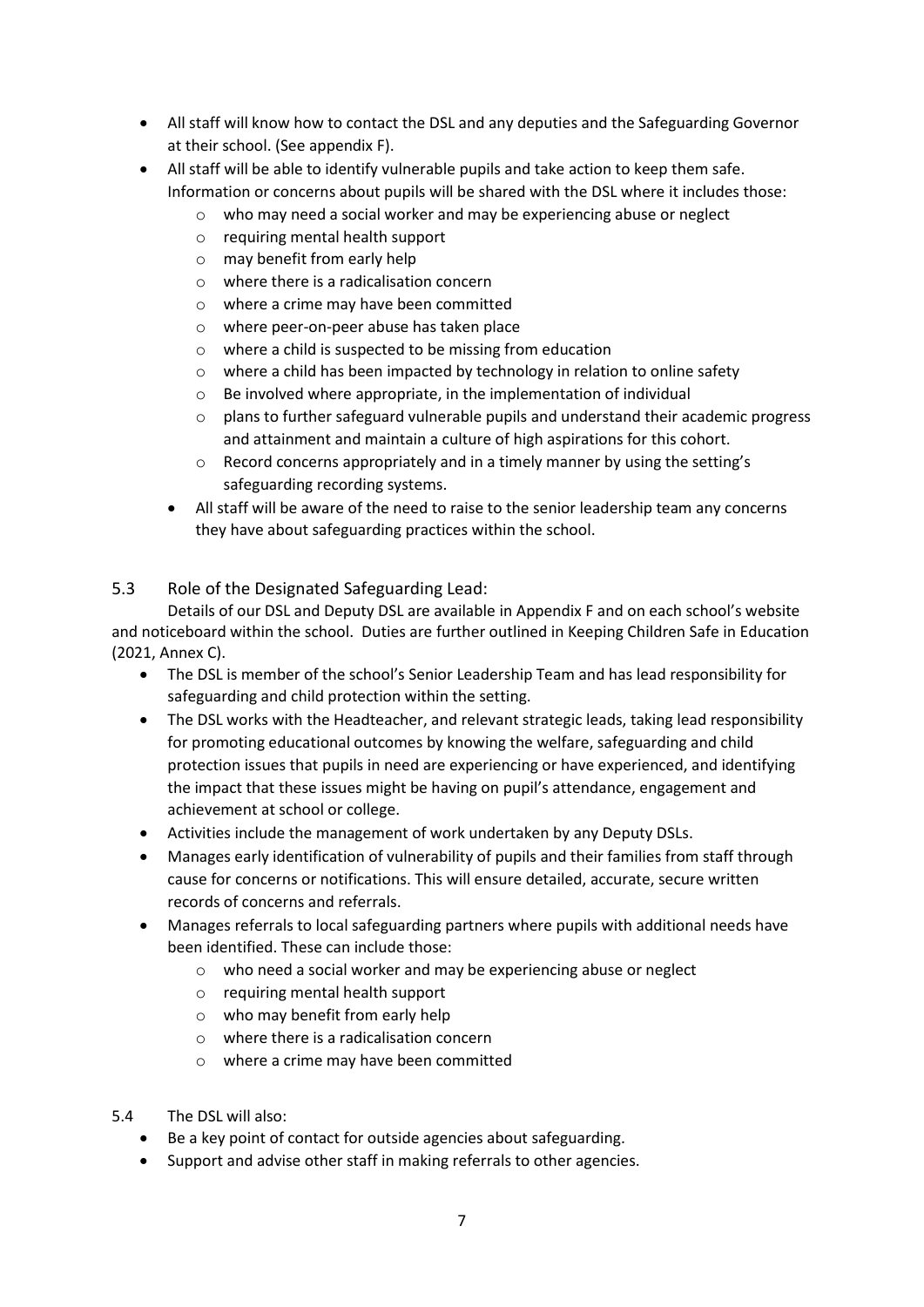- When required, liaise with the case manager and the Local Authority Designated Officer (LADO) in relation to child protection cases which concern a staff member.
- Coordinate safeguarding training and raise awareness and understanding to the school community around policies and practice in relation to safeguarding.
- Help promote educational outcomes by sharing information about vulnerable pupils with relevant staff. This includes ensuring that staff:
	- o know who these children are
	- $\circ$  understand their academic progress and attainment and maintain a culture of high aspirations for this cohort
	- o Are supported to identify the challenges that children in this group might face.
	- o Provide additional academic support or make reasonable adjustments to help children who have or have had a social worker to reach their potential
- Ensure the successful transfer of the Safeguarding/Child Protection File when a pupil moves on to a new setting within 5 days for in year transfer or the first 5 days of the start of a new term.
- Ensure appropriate safeguarding cover and availability during term time/ any out of hours/out of term activities managed by the school.

## 5.5 Role of the Governing Body

The Governing Body of each school is responsible for their setting's safeguarding responsibility to ensure that safeguarding and child protection practice and process (including online safety) is effective and is compliant with legislation, statutory guidance, and Local Safeguarding Partnership arrangements.

5.6 Duties are further outlined in Keeping Children Safe in Education (2021, Part 2).

- The appointed Safeguarding Governor will liaise with the Headteacher and the DSL to produce an annual report for governors and complete the S. 175 (annual safeguarding) audit for the relevant Safeguarding Partnership.
- Ensure that the school remedies any deficiencies or weaknesses brought to its attention without delay.
- Ensure that the DSL is an appropriate senior member of the school's senior leadership team and ensure that they have adequate time, funding, training, resources, and support to carry out their role effectively.
- Ensure that the training and learning for the school community is robust and effective.
- Ensure that pupils are taught about safeguarding on the curriculum including online safety in compliance with statutory guidanc[e Relationships and Sex Education \(RSE\) and Health](https://www.gov.uk/government/publications/relationships-education-relationships-and-sex-education-rse-and-health-education)  [Education](https://www.gov.uk/government/publications/relationships-education-relationships-and-sex-education-rse-and-health-education) and for schools with early years foundation stage th[e Early Years Foundation](https://www.gov.uk/government/publications/early-years-foundation-stage-framework--2)  [Stage \(EYFS\) Statutory Framework](https://www.gov.uk/government/publications/early-years-foundation-stage-framework--2)
- To ensure that teachers, including supply teachers, other staff, volunteers, and contractors have appropriate checks carried out in line with statutory guidance Keeping Children Safe in Education (2021, Part 3).
- Ensure that there are procedures in place to manage safeguarding concerns or allegations against teachers, including supply teachers, other staff, volunteers, and contractors who may not be suitable to work with or pose a risk to pupils, this includes having a process to manage low level concerns.
- Ensure that systems are in place for pupils to effectively share a concern about a safeguarding issue they are experiencing, express their views and give feedback.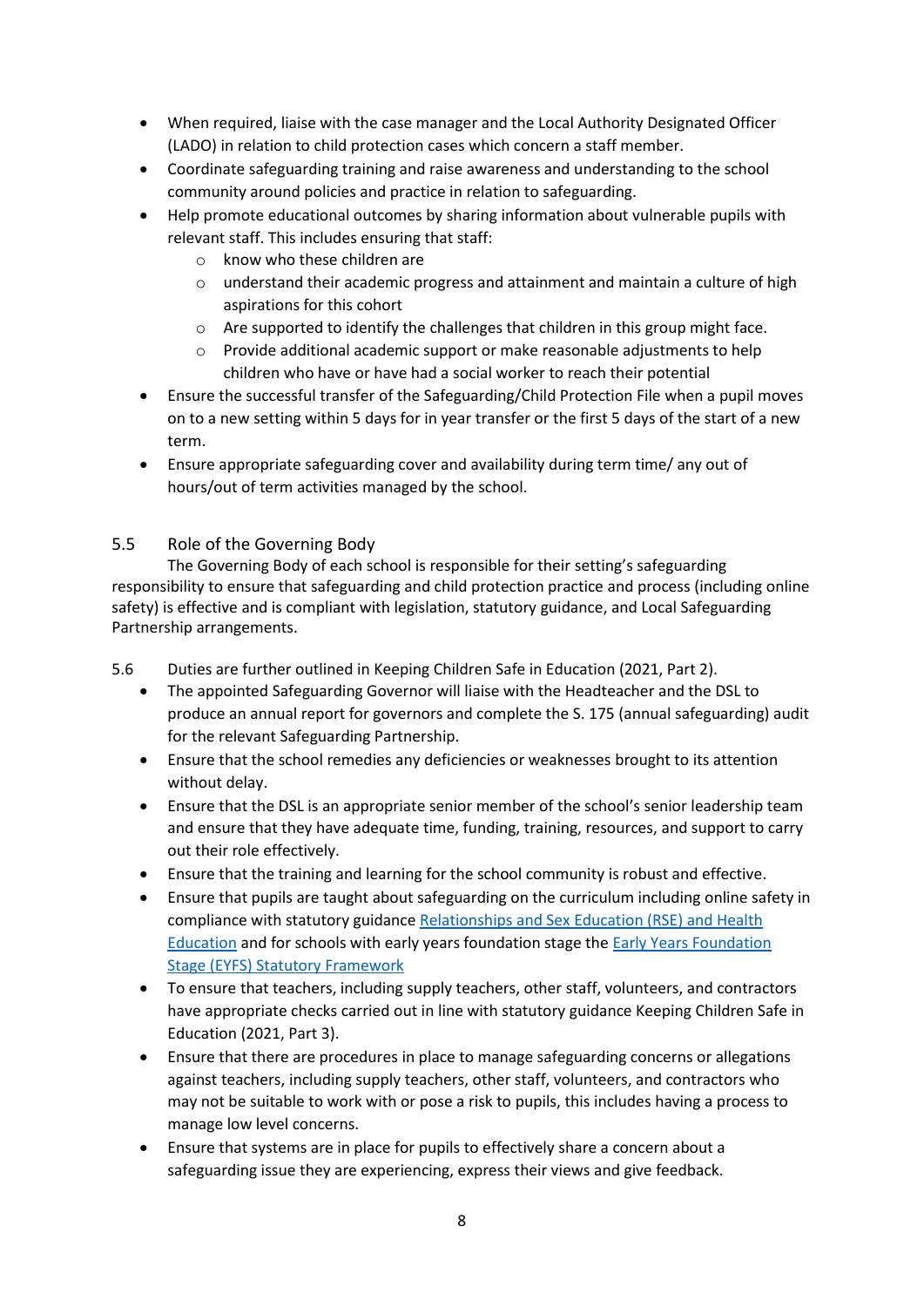- Ensure that the setting has systems in place to prevent, identify and respond to peer-onpeer abuse (including sexual abuse and sexual harassment) and mental health concerns, and review the effectiveness of the setting's online safety practices.
- Appoint a designated teacher to promote the educational achievement for Children looked After.

## **6. Safeguarding Training for Staff**

## 6.1 Safeguarding Training for All Staff

- Governing bodies will ensure that all staff members undergo safeguarding and child protection (including online safety) training at induction.
- At induction staff will read and sign the IT usage agreement and are reminded never to use their personal mobile phone to contact students or take photographs of students.
- Will receive appropriate safeguarding and child protection (including online safety) refresher training at least annually (via formal training, email e-bulletins and staff meetings).
- All staff must receive FGM awareness training and will understand their legal duty under the Mandatory Reporting Duty.
- All staff must complete PREVENT awareness training. This is to ensure that they can comply with the legal expectations under the PREVENT duty.

6.2 Staff training includes clear reference to internal whistleblowing policy and guidance for escalating concerns.

## 6.3 Training for Designated Safeguarding Leads and Deputies

In addition to the all-staff training outlined above, the Designated Safeguarding Lead and deputies will undergo formal training provided by the Somerset Safeguarding Children's Partnership (SSCP) or North Somerset Safeguarding Children Partnership (NSSCP) to provide them with the knowledge and skills (including online safety) training required to carry out the role. The training will be updated every two years. Deputy DSL's will be trained to the same level as the DSL.

6.4 The DSL and any deputies will liaise with their relevant Safeguarding Children's Partnership to ensure that their knowledge and skills are updated via e-bulletins, attend DSL network meetings, and take time to read and digest safeguarding bulletins.

## 6.5 Other Training Considerations

- The governing body will ensure that at least one person on any appointment panel will have undertaken safer recruitment training, in line with School Staffing (England) Regulations 2009. Staff responsible for recruitment administration will also be trained to the same level.
- Members of the senior leadership team will make themselves aware of and understand their role within the local safeguarding arrangements. This will ensure that those who have responsibility for the management of behaviour, inclusion, Special Educational Needs, attendance, and exclusions will carry out their duties with a safeguarding consideration.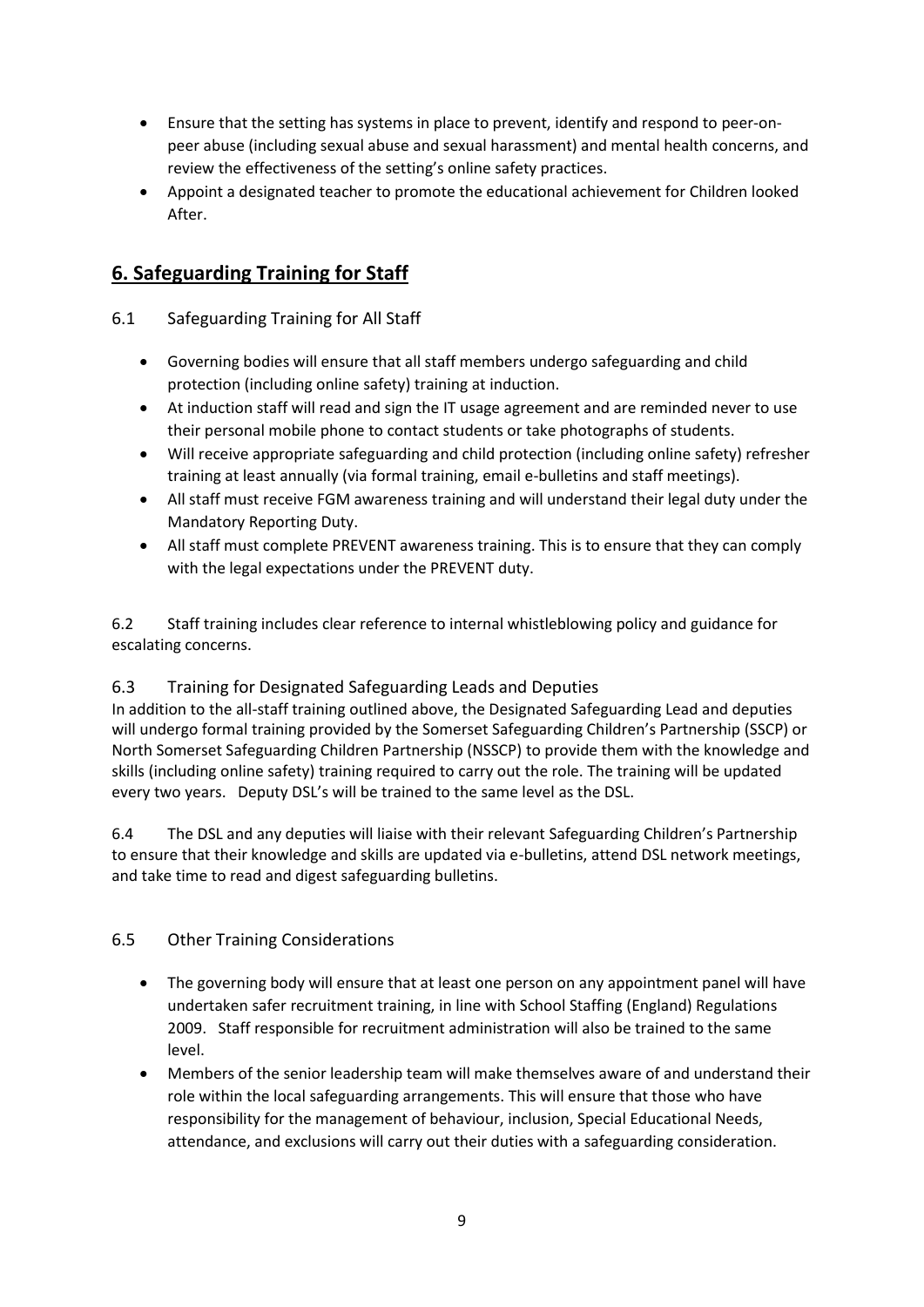- The Designated Teacher for Looked After Children will undergo appropriate training to fulfil their role to promote the educational achievement of registered pupils who are in care.
- The mental health lead has access to appropriate training.
- Training around safeguarding topics in Annex A (including online safety) will be integrated, aligned, and considered as part of a whole school safeguarding approach.
- Appropriate colleagues have received suitable training in relation to use of reasonable force and positive handling.

## **7. Safeguarding and the Curriculum**

7.1 All Trust Schools are committed to ensuring that pupils are taught about safeguarding, including online safety. We recognise that personalised or contextualised approach for more vulnerable pupils, victims of abuse and some SEND children might be needed. This is part of a broad and balanced curriculum.

This includes:

- Working within statutory guidance in respect to [Relationships and Sex Education \(RSE\) and](https://www.gov.uk/government/publications/relationships-education-relationships-and-sex-education-rse-and-health-education)  [Health Education;](https://www.gov.uk/government/publications/relationships-education-relationships-and-sex-education-rse-and-health-education) an[d Early Years Foundation Stage \(EYFS\) Statutory Framework](https://www.gov.uk/government/publications/early-years-foundation-stage-framework--2)
- Personal, Social, Health and Economic (PSHE) education, to explore key areas such as selfesteem, emotional literacy, assertiveness, power, building resilience to radicalisation, esafety and bullying.
- Appropriate filters and monitoring systems are in place to ensure that 'over- blocking' does not lead to unreasonable restrictions as to what pupils can be taught about online teaching and safeguarding.
- The curriculum will be shaped to respond to safeguarding incident patterns in the setting identified by the Designated Safeguarding Lead and safeguarding team (e.g., to respond to an increase in bullying incidents).
- Providing engagement opportunities with parents and carers to consult on key aspects of the curriculum.
- Pupils can inform the curriculum via pupil voice/school councils

## **8. Safer Recruitment and Safer Working Practice**

### 8.1 Safer Recruitment

All Trust schools must pay full regard to the required safer recruitment practices detailed in Keeping Children Safe in Education (2021; Part 3), which include:

- Scrutinising applicants, verifying identity and academic or vocational qualifications, obtaining professional and character references, checking previous employment history, and ensuring that a candidate has the health and physical capacity for the job. References are always obtained, scrutinised and concerns resolved satisfactorily before appointment is confirmed.
- Undertaking appropriate checks through the Disclosure and Barring Service (DBS), the barred list checks and prohibition checks (and overseas checks if appropriate), dependent on the role and duties performed, including regulated and non-regulated activity.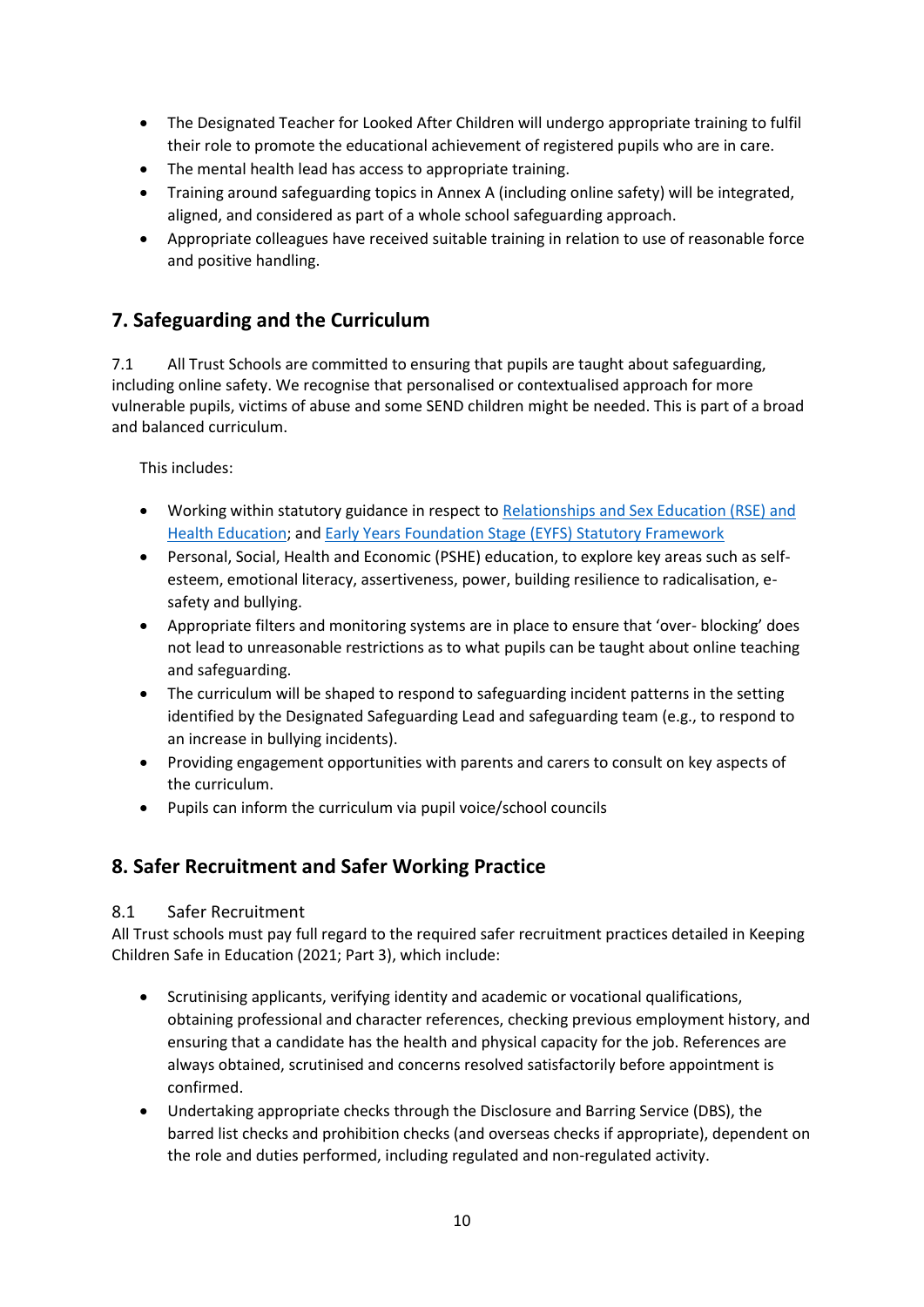## 8.2 Use of Reasonable Force

Reasonable force refers to the physical contact to restrain and control children using no more force than is needed. The use of reasonable force is down to the professional judgement of the staff member concerned and will be determined by individual circumstances and the vulnerability of any child with Special Educational Needs or Disability (SEND) will be considered.

8.3 The use of reasonable force will be minimised through positive and proactive behaviour support and de-escalation and will follow government guidance outlined below:

- [Use of Reasonable Force in Schools \(2013\)](https://www.gov.uk/government/publications/use-of-reasonable-force-in-schools)
- [Reducing the need for restraint and restrictive intervention \(2019\)](https://www.gov.uk/government/publications/reducing-the-need-for-restraint-and-restrictive-intervention)

8.4 There is robust recording of any incident where positive handling or restraint has been used. Further review of the incident is carried out to reflect on how the incident could be avoided, this will involve the child and their family.

8.5 The process around how the setting manages concerns where a professional may pose a risk to pupils and our response to low level concerns can be accessed in the Dealing with Allegations against Staff Policy, available on the Wessex Learning Trust website.

### 8.6 Whistleblowing Procedures

Staff must be aware of the following whistleblowing channels for situations where they feel unable to raise an issue with the senior leadership team or feel that their genuine concerns are not being addressed:

- Trust Whistleblowing Policy available on the Wessex Learning Trust website and the staffroom of each school
- General guidance and advice on whistleblowing:<https://www.gov.uk/whistleblowing>
- The [NSPCC whistleblowing helpline is available](https://www.nspcc.org.uk/what-you-can-do/report-abuse/dedicated-helplines/whistleblowing-advice-line/) for staff who do not feel able to raise concerns regarding child protection failures internally. Staff can also call 0800 028 0285 or email [help@nspcc.org.uk.](mailto:help@nspcc.org.uk) Phone lines are open 8am to 8pm Monday to Friday.

## **9. Key Safeguarding Areas**

- 9.1 Below are some themes that can impact on children and families:
	- Children in the court system
	- Children affected by parental offending/imprisonment
	- Children missing from education (including persistent absence)
	- Child Exploitation (including both Child Sexual Exploitation and Child Criminal Exploitation and county lines, modern day slavery and trafficking)
	- Cybercrime
	- Domestic Abuse
	- Homelessness
	- So-called Honour based Abuse (including Female Genital Mutilation and Forced Marriage)
	- Online Safety
	- Mental health
	- Peer-on-peer abuse:
		- o Bullying (including cyberbullying, prejudice-based and discriminatory bullying)
		- o Abuse in intimate personal relationships between peers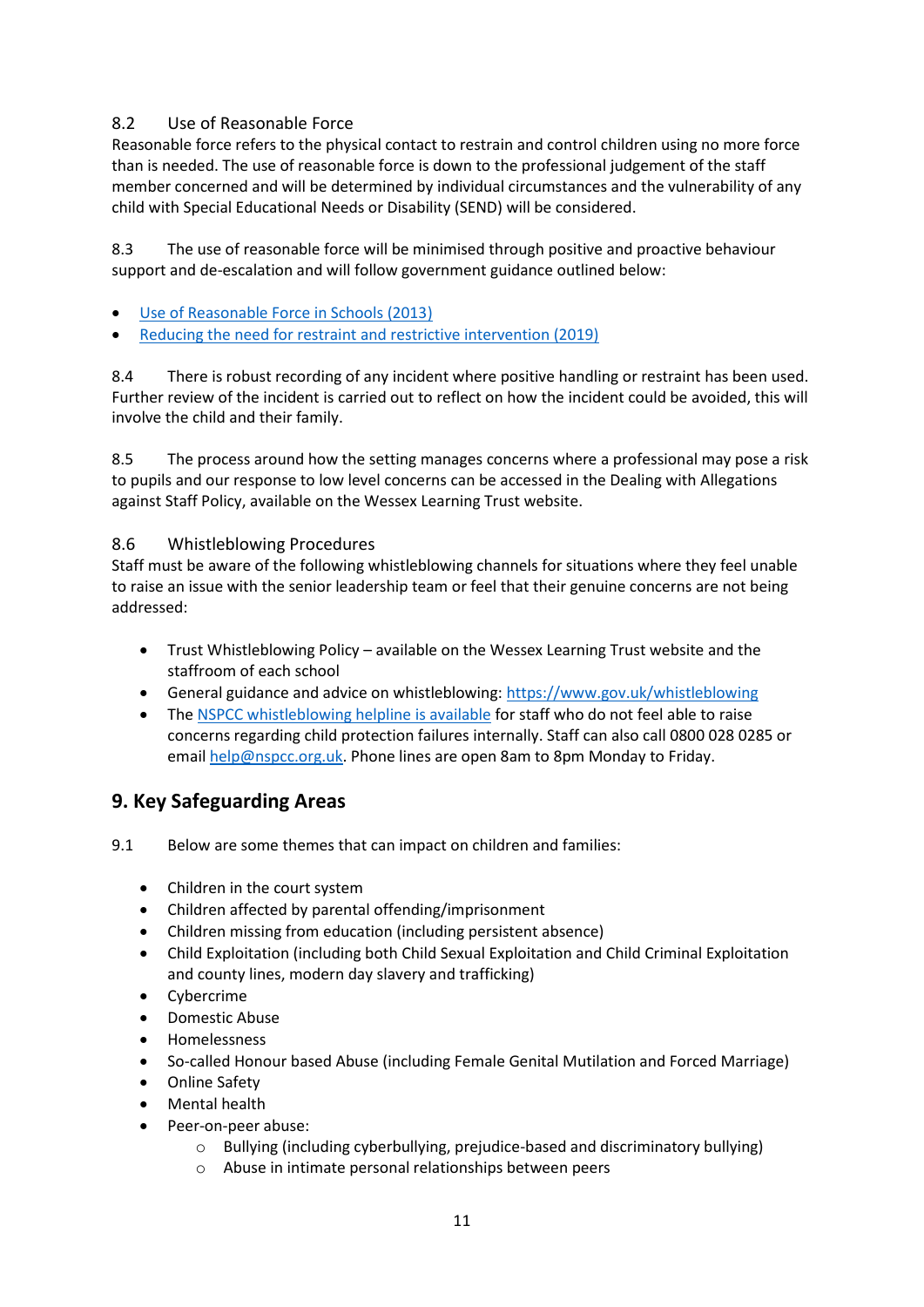- $\circ$  Physical abuse such as hitting, kicking, shaking, biting, hair pulling, or otherwise causing physical harm (this may include an online element which facilitates, threatens and/or encourages physical abuse)
- $\circ$  Sexual violence, such as rape, assault by penetration and sexual assault; (this may include an online element which facilitates, threatens and/or encourages sexual violence)
- $\circ$  Sexual harassment, such as sexual comments, remarks, jokes and online sexual harassment, which may be standalone or part of a broader pattern of abuse
- o Causing someone to engage in sexual activity without consent, such as forcing someone to strip, touch themselves sexually, or to engage in sexual activity with a third party
- $\circ$  Consensual and non-consensual sharing of nudes and semi-nude images and or videos (also known as sexting or youth produced sexual imagery)
- o Up skirting, which typically involves taking a picture under a person's clothing without their permission, with the intention of viewing their genitals or buttocks to obtain sexual gratification, or cause the victim humiliation, distress, or alarm; and
- $\circ$  Initiation/hazing type violence and rituals (this could include activities involving harassment, abuse or humiliation used as a way of initiating a person into a group and may also include an online element)
- Preventing Radicalisation (The Prevent Duty)
- Serious Youth Violence
- Substance Misuse
- Private Fostering
- Young Carers

9.2 Additional information about key safeguarding areas can also be found in Keeping Children Safe in Education (2021, Annex B) and on th[e NSPCC website -](https://www.nspcc.org.uk/what-is-child-abuse/types-of-abuse/) Types of Abuse.

9.3 Local safeguarding resources are also available via –

- [Somerset Safeguarding Children](https://sscb.safeguardingsomerset.org.uk/) Partnership website SSCP Somerset Safeguarding Children [Partnership \(safeguardingsomerset.org.uk\)](https://sscb.safeguardingsomerset.org.uk/)
- North Somerset Safeguarding Children Partnership website Children's [Safeguarding Board |](https://www.nsscp.co.uk/)  Children's [Safeguarding Board \(nsscp.co.uk\)](https://www.nsscp.co.uk/)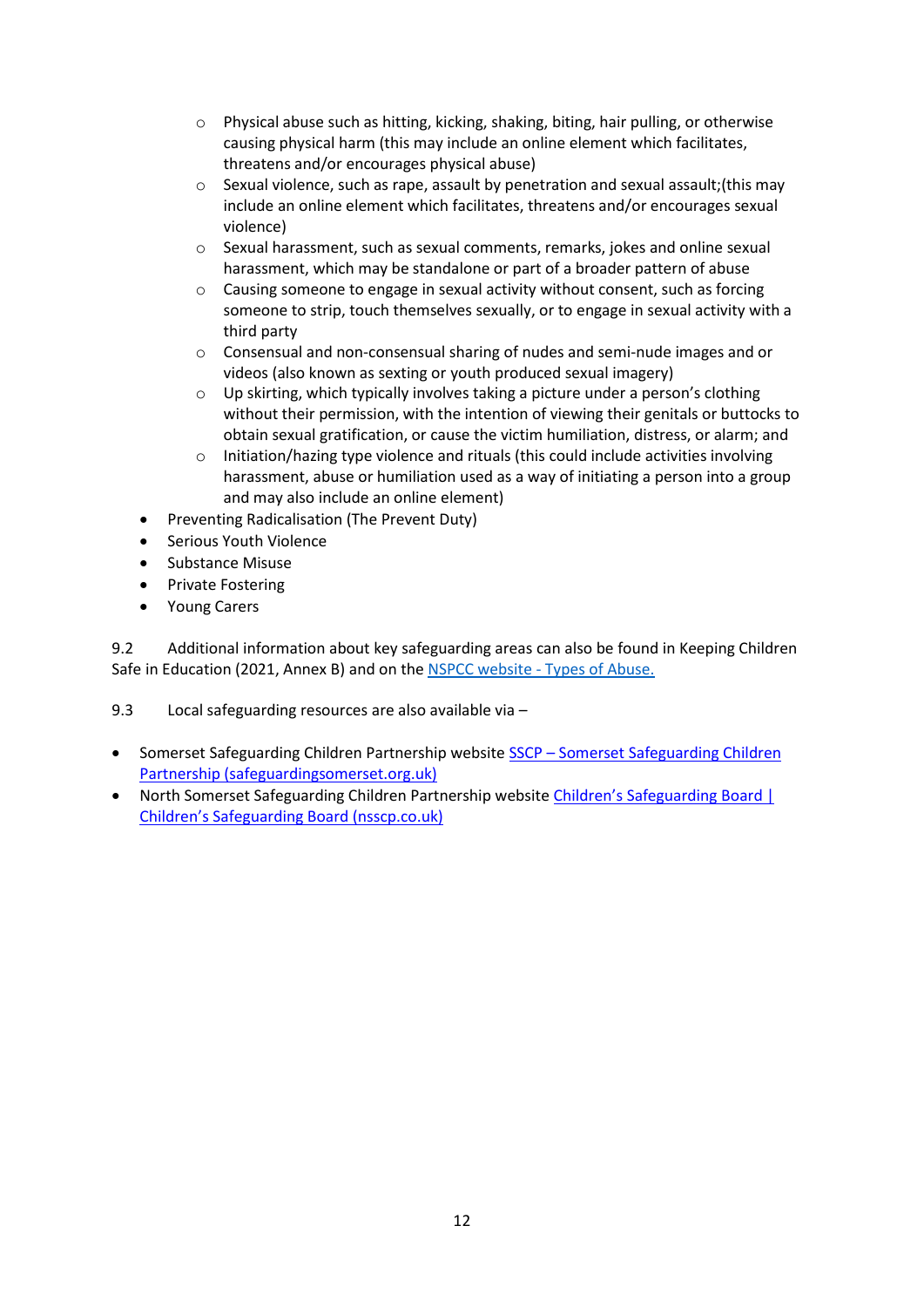## **Part 2 – Procedures**

## **10. Reporting Concerns**

10.1 All staff must be clear about recording and reporting concerns to the DSL/DSL deputies in a timely way. In the case a pupil is in immediate danger, staff should phone the Police on 999 and inform the DSL that they have done so.

10.2 Pupils in each Trust school will be told how to raise a concern and what mechanism they can use. They will be informed that any referral will be treated seriously.

## **11. Information Sharing**

11.1 All Trust schools are committed to have due regard to relevant data protection principles which allow for sharing and withholding personal information as provided for in the Data Protection Act 2018 and UK General Data Protection Regulations. This includes how to store and share information for safeguarding purposes, including information which is sensitive and personal and should be treated as 'special category personal data'.

11.2 Staff at the setting are aware that:

- 'Safeguarding' and 'individuals at risk' is a processing condition that allows practitioners to share special category personal data.
- Practitioners will seek consent to share data where possible in line wit[h Information Sharing](https://assets.publishing.service.gov.uk/government/uploads/system/uploads/attachment_data/file/721581/Information_sharing_advice_practitioners_safeguarding_services.pdf)  [for Safeguarding Practitioners 2018.](https://assets.publishing.service.gov.uk/government/uploads/system/uploads/attachment_data/file/721581/Information_sharing_advice_practitioners_safeguarding_services.pdf)
- 11.3 There may be times when it is necessary to share information without consent such as:
	- To gain consent would place the child at risk.
	- By doing so will compromise a criminal investigation.
	- It cannot be reasonably expected that a practitioner gains consent.
	- or, if by sharing information it will enhance the safeguarding of a child in a timely manner, but it is not possible to gain consent.

11.4 There are also times when Wessex Learning Trust Schools will not provide pupil's personal data where the serious harm test under legislation is met, (by sharing the information the child may be at further risk). When in doubt the DSL will seek legal advice.

11.5 The Data Protection Act 2018 and UK GDPR do not prevent the sharing of information for the purposes of keeping children safe. Fears about sharing information must not be allowed to stand in the way of the need to safeguard and promote the welfare and protect the safety of children.

## **12. Identifying and Monitoring the Needs of Vulnerable Pupils**

12.1 The DSL and Deputy DSL will regularly review and monitor those students who have been identified as vulnerable. This can include reviewing attendance data, behaviour data, attainment data and safeguarding records. This is to ensure that: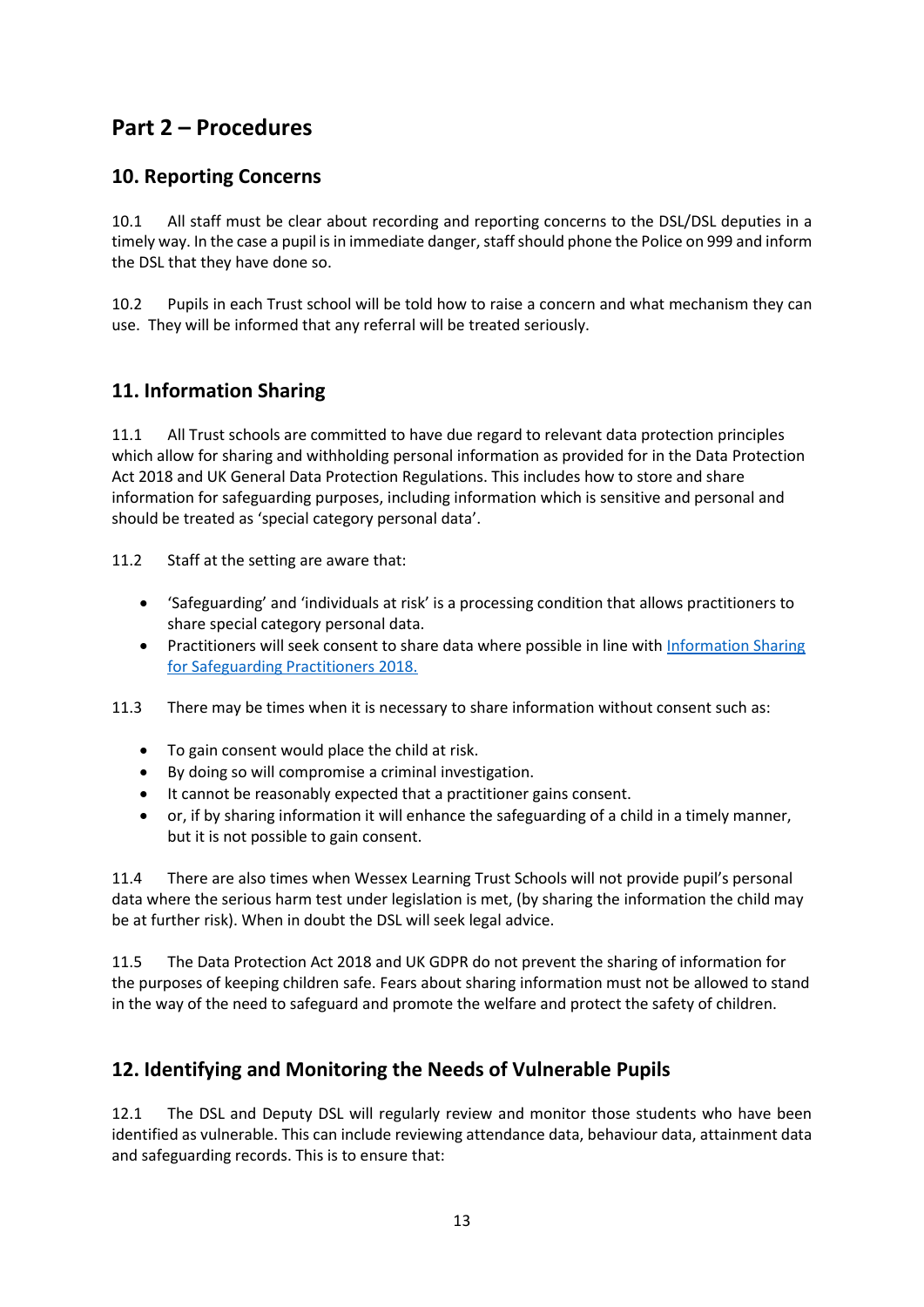- Proportionate and early interventions can be taken to promote the safety and welfare of the child and prevent escalation of harm.
- Information about vulnerable pupils is shared with teachers and school leadership staff to promote educational outcomes.
- Pupils who currently have, or have had, a social worker will have their academic progress and attainment reviewed and additional academic support will be provided to help them reach their full potential.
- Reasonable adjustments are made in relation to school-based interventions for example responding to behaviour.

## **13. Multi-Agency Working**

13.1 Trust Schools will work together with appropriate agencies to safeguard and promote the welfare of children including identifying and responding to their needs. This is in compliance with statutory guidanc[e Working Together to Safeguard Children 2018.](https://assets.publishing.service.gov.uk/government/uploads/system/uploads/attachment_data/file/779401/Working_Together_to_Safeguard-Children.pdf)

13.2 Occasions that warrant a statutory assessment under the Children Act 1989:

- If the child is in need under Section 17 of the Children Act 1989 (including when a child is a young carer and or subject to a private fostering arrangement).
- Or if the child needs protection under Section 47 of the Children Act 1989 where they are experiencing significant harm, or likely to experience significant harm.

13.3 Referrals in these cases should be made by the DSL (or Deputy DSLs) to Children's Social Care in the Local Authority in which that child resides.

13.4 Where the child already has a social worker, the request for service should go immediately to the social worker involved or, in their absence, to their team manager. If the child is a child in care, notification should also be made to Virtual School.

13.5 All Schools in the Trust will co-operate with any statutory safeguarding assessments conducted by children's social care: this includes ensuring representation at appropriate inter-agency meetings such as integrated support plan meetings initial and review child protection conferences and core group meetings.

### 13.6 Additional Considerations

Where a pupil and/or their family is subject to an inter-agency child protection plan or a multi-agency risk assessment conference (MARAC) meeting, the setting will contribute to the preparation, implementation, and review of the plan as appropriate.

13.7 In situations where a child in care may be put on to part time timetable, the school will consult with relevant agencies and the virtual school.

13.8 If a crime has been suspected or committed that involved the bringing of an offensive weapon on to the school site, the setting will liaise with the Police who will consider a proportionate response.

13.9 If there is a risk of harm, the police should be called via 999. For other concerns of criminality, the NSPCC's [guidance When to Call the Police](https://www.npcc.police.uk/documents/Children%20and%20Young%20people/When%20to%20call%20the%20police%20guidance%20for%20schools%20and%20colleges.pdf) may be helpful or contact can be made with the local policing team by calling 101.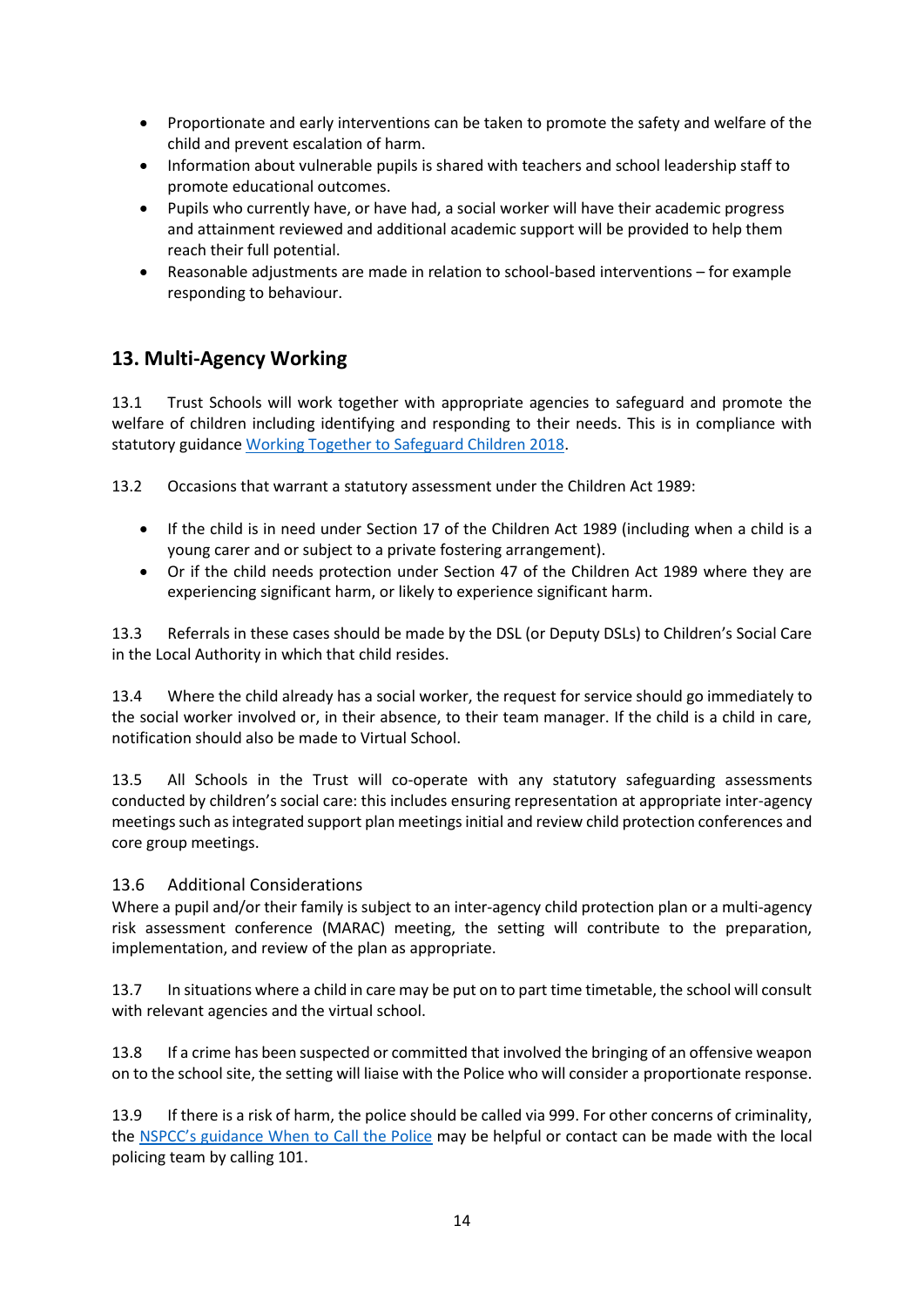13.10 In the rare event that a child death occurs, or a child is seriously harmed, the School must notify the Chief Executive of the Trust and the relevant Safeguarding Children's Partnership as soon as possible to ensure the appropriate action is taken.

## **14. Fixed-Term and Permanent Exclusions and Commissions Alternative Providers**

14.1 This section should be read in conjunction with the School's Behaviour Policy.

14.2 When the fixed-term or permanent exclusion of a pupil is being considered and where additional vulnerabilities are identified it is important that the pupil's welfare is a paramount consideration.

14.3 The Headteacher will consider their legal duty of care when sending a pupil home as the result of an exclusion.

14.4 Wessex Learning Trust schools will exercise its legal duties in relation to its use of such interventions. These include:

- Consideration of whether a statutory assessment should be considered in line with the [Children Act 1989](https://www.legislation.gov.uk/ukpga/1989/41/contents)
- Decisions being made in an anti-discriminatory manner in line with the [Equality Act 2010](https://www.legislation.gov.uk/ukpga/2010/15/contents) and the [SEND Code of Practice](https://www.gov.uk/government/publications/send-code-of-practice-0-to-25)
- Consideration of the pupil's rights under the [Human Rights Act 1998](https://www.legislation.gov.uk/ukpga/1998/42/contents)
- Interventions being consistent with statutory guidance School suspensions and permanent [exclusions](https://www.gov.uk/government/publications/school-exclusion)

## 14.5 Actions to Take

- An assessment of need should be undertaken with multi-agency partners with a view to mitigate any identified risk of harm, in line with identifying and monitoring the needs of vulnerable pupils.
- If the child is subject to a child protection plan or where there is an existing child protection file, we will call a multi-agency risk-assessment meeting prior to making the decision to exclude.
- In the event of a one-off serious incident resulting in an immediate decision to exclude, the risk assessment must be completed prior to convening a meeting of the governing body

## 14.6 Commissioning Alternative Provision

In the event where a school in the Trust commissions an Alternative Provision they will ensure clear agreement of roles and responsibilities to maintain safeguarding arrangements for pupils who are not taught on site. Where the pupil is on roll the school will continue to be responsible for the safeguarding of that pupil and will make necessary checks on the provider to meet the needs of the pupil. Written confirmation from the Alternative provider will be obtained to confirm that the relevant checks on staff have been completed as would otherwise be performed for our own staff.

## **15. Children Missing from Education**

15.1 A pupil missing from education is a potential indicator of abuse or neglect, or maybe an indicator of need for Early Help support. Staff should follow procedures for unauthorised absence and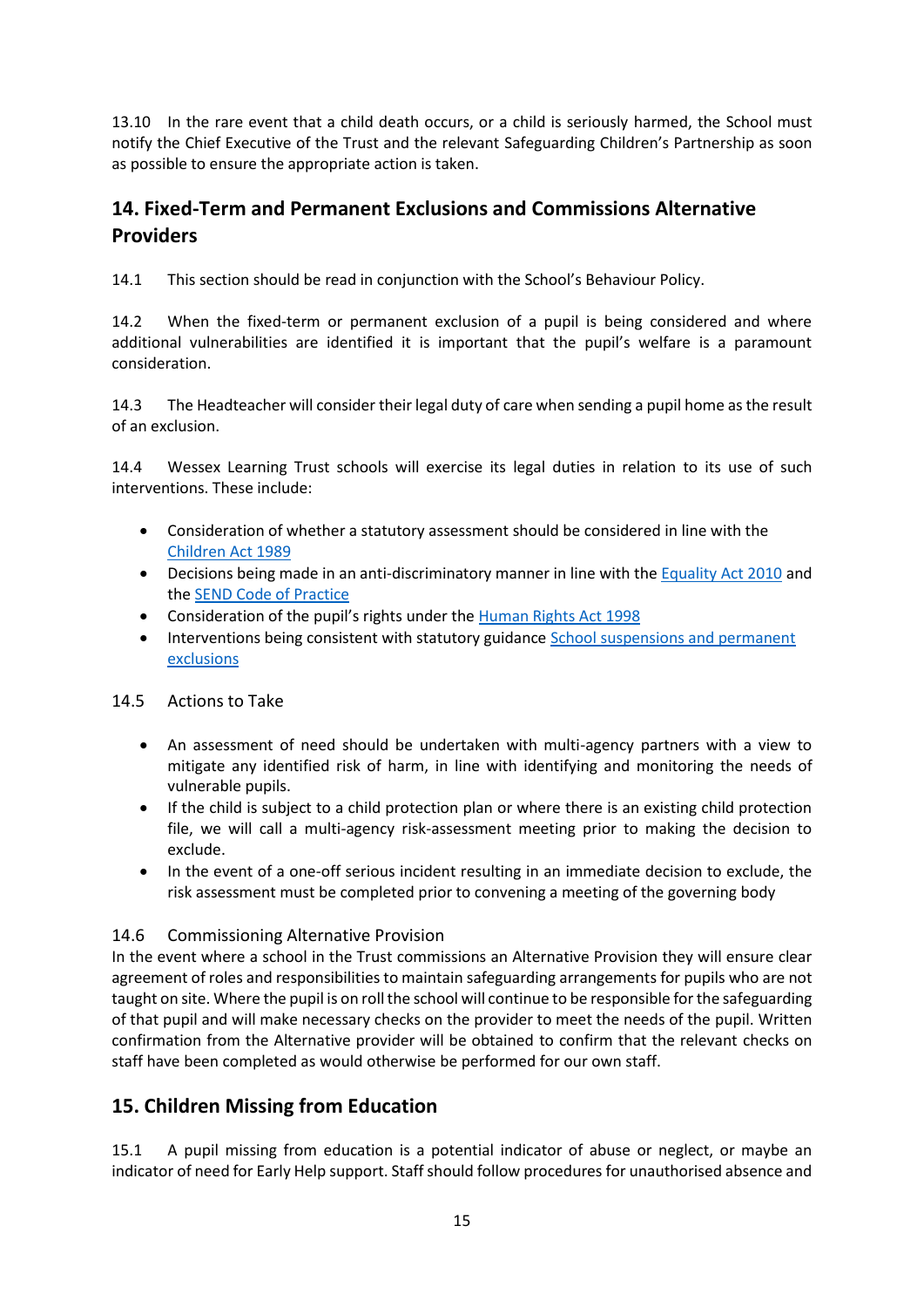for dealing with children that go missing from education, particularly on repeat occasions. These should be discussed with the DSL.

15.2 Schools in the Wessex Learning Trust will follow the guidance detailed in [Children Missing](https://www.gov.uk/government/publications/children-missing-education)  [Education \(2016\)](https://www.gov.uk/government/publications/children-missing-education) and their relevant Local Authority Safeguarding Policy for Children Missing Education.

15.3 This will include notifying the local authority in which the child lives:

- of any pupil who fails to attend school regularly.
- of any pupil who has been absent without the school's permission for a continuous period of 10 school days or more.

### 15.4 Elective Home Education

The school will notify the Local Authority whenever a parent or carer chooses to withdraw their child from school to be educated at home. Any concerns about the suitability of home education will be shared with the Education Safeguarding Service. If there are significant safeguarding concerns, appropriate action will be taken to ensure the right support is put in place to keep the child safe.

## **16. Responding to Incidents of Peer-on-Peer Abuse**

16.1 All staff should recognise that children can abuse their peers, including online abuse. It is important that incidents of abuse and harm are treated in line with the Safeguarding Policy and in conjunction with the Behaviour Policy.

16.2 Concerns regarding the welfare of pupils and any subsequent support process will be recorded on their safeguarding file.

16.3 Examples of peer-on-peer abuse can be found in the Key Safeguarding Areas section of this policy. Peer-on-peer abuse can happen in any environment and is not restricted to school settings.

16.4 All schools in the Wessex Learning Trust:

- Have a zero tolerance approach to all types of abuse. Incidents are taken seriously. These will never be tolerated or passed off as 'banter', 'just having a laugh' or 'part of growing up'.
- Banter and teasing should be acknowledged and recognised as bullying behaviour and may require proportionate intervention.
- We aim to mitigate the risk of contributing to a culture of unacceptable behaviours or a culture that normalises abuse through education and reflective learning.
- Peer-on-peer abuse may reflect equality issues in terms of those who may be targeted are more likely to have protected characteristics.
- Early identification of vulnerability to peer-on-peer abuse is made by reviewing attendance, behaviour, attainment and safeguarding records at least on a termly basis.

16.5 There are clear systems in place for pupils to report any abuse knowing their concerns will be treated seriously and respectfully.

16.6 Each school in the Trust will handle initial reports of abuse by: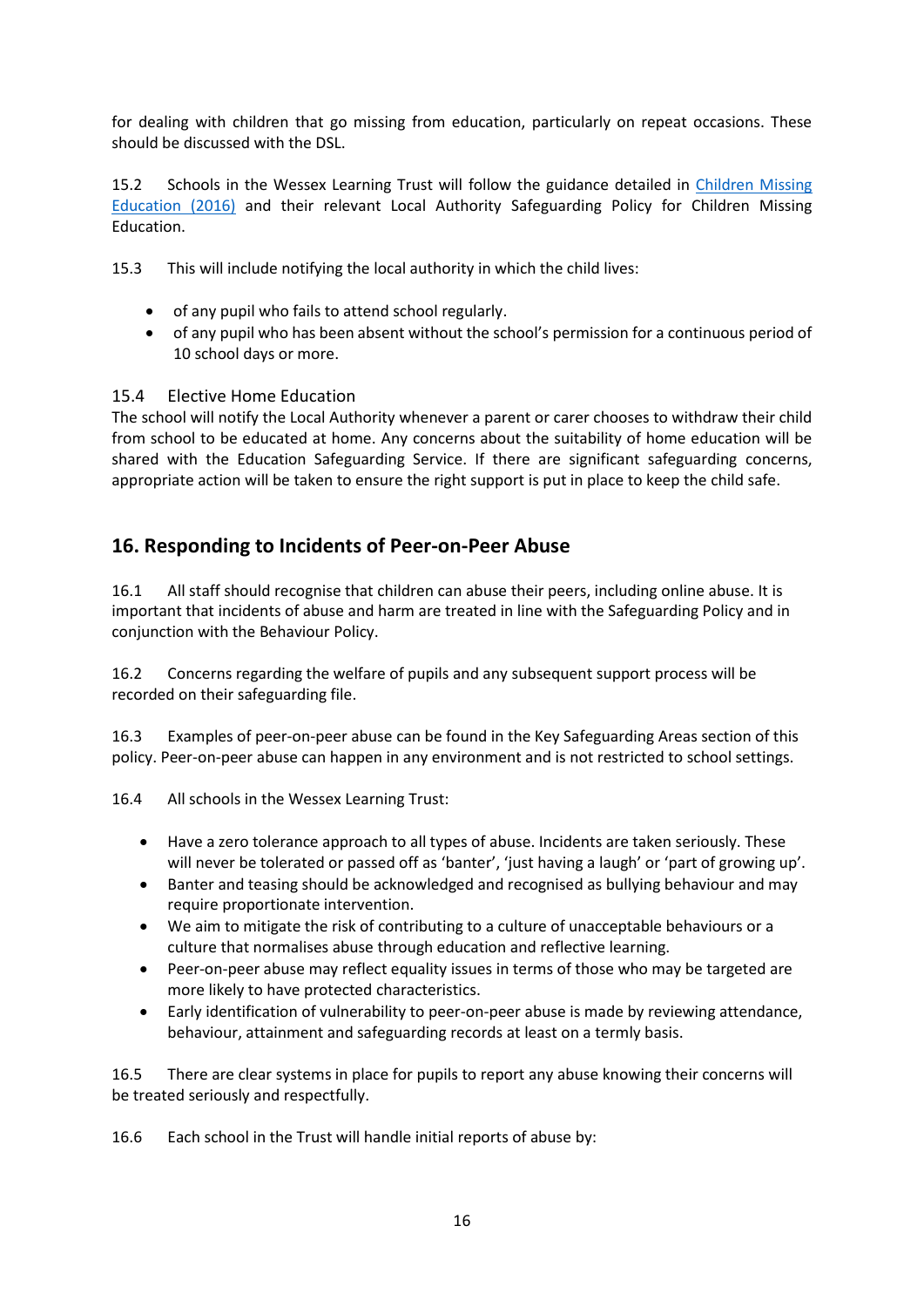- Securing the immediate safety of pupils involved in an incident and sourcing support for other young people affected.
- Listening carefully to the child, being non-judgmental, being clear about boundaries and how the report will be progressed, not asking leading questions and only prompting the child where necessary with open questions – where, when, what, etc.
- Ensuring that victims will never be given the impression that they are creating a problem by reporting abuse, sexual violence, or sexual harassment. They will never be made to feel ashamed for making a report.
- Ensuring the child's wishes are taken into consideration in any intervention and any action is taken to ensure safety of the target and other members of the wider peer cohort.
- Not promising confidentiality as it is highly likely that information will need to be shared with others.

16.7 A diagram outlining our process for responding to peer-on-peer abuse is available in Appendix B of this policy.

## 16.8 Responding to Incidents of Sexual Violence and Harassment

Reference to Keeping Children Safe In Education (2021, Part 5) and guidanc[e Sexual violence and](https://www.gov.uk/government/publications/sexual-violence-and-sexual-harassment-between-children-in-schools-and-colleges)  [sexual harassment between children in schools and colleges 2021](https://www.gov.uk/government/publications/sexual-violence-and-sexual-harassment-between-children-in-schools-and-colleges) should be made in relation to taking protective action.

16.9 Trust schools will take the following actions when responding to incidents of sexual violence and sexual harassment:

- Incidents will be reported immediately to the DSL/Deputy DSL who will undertake further assessment of what action should be taken proportionate to the factors that have been identified.
- [The Brook Tool](https://www.brook.org.uk/training/wider-professional-training/sexual-behaviours-traffic-light-tool/) should be utilised to inform assessment of risk and what actions to subsequently take. This may include seeking specialist advice and guidance from the education psychology team.
- Proportionate action will be taken and consideration given to whether a case can be managed internally or whether support from other support agencies is required.
- When an incident involves an act of sexual violence (rape, assault by penetration, or sexual assault):
	- $\circ$  Cases will be reported to the police regardless of the age of criminal responsibility (10 years old)
	- o A concurrent referral to Children Social Care must also be made
	- o Children Social Care will determine whether an assessment is required under sections 17 or 47 of the Children Act 1989
	- $\circ$  Where the report includes an online element, the setting will follow the following government guidance [Searching, Screening and Confiscation at School](https://www.gov.uk/government/publications/searching-screening-and-confiscation) and [Sharing](https://www.gov.uk/government/publications/sharing-nudes-and-semi-nudes-advice-for-education-settings-working-with-children-and-young-people)  [Nudes and Semi-Nudes](https://www.gov.uk/government/publications/sharing-nudes-and-semi-nudes-advice-for-education-settings-working-with-children-and-young-people)
- Risk assessments and or safety plans will be developed for individual children who have been involved in an incident. This should be reviewed regularly or every time there is an occurrence of an incident. These should involve the child and parents/carers and address contextual risks.

### 16.10 Contextual Safeguarding Approach to Peer-on-Peer Abuse

Each Trust School will minimise the risk of peer-on-peer abuse taking place by adopting a contextual approach to safeguarding. This enables us and other support services to better identify high-risk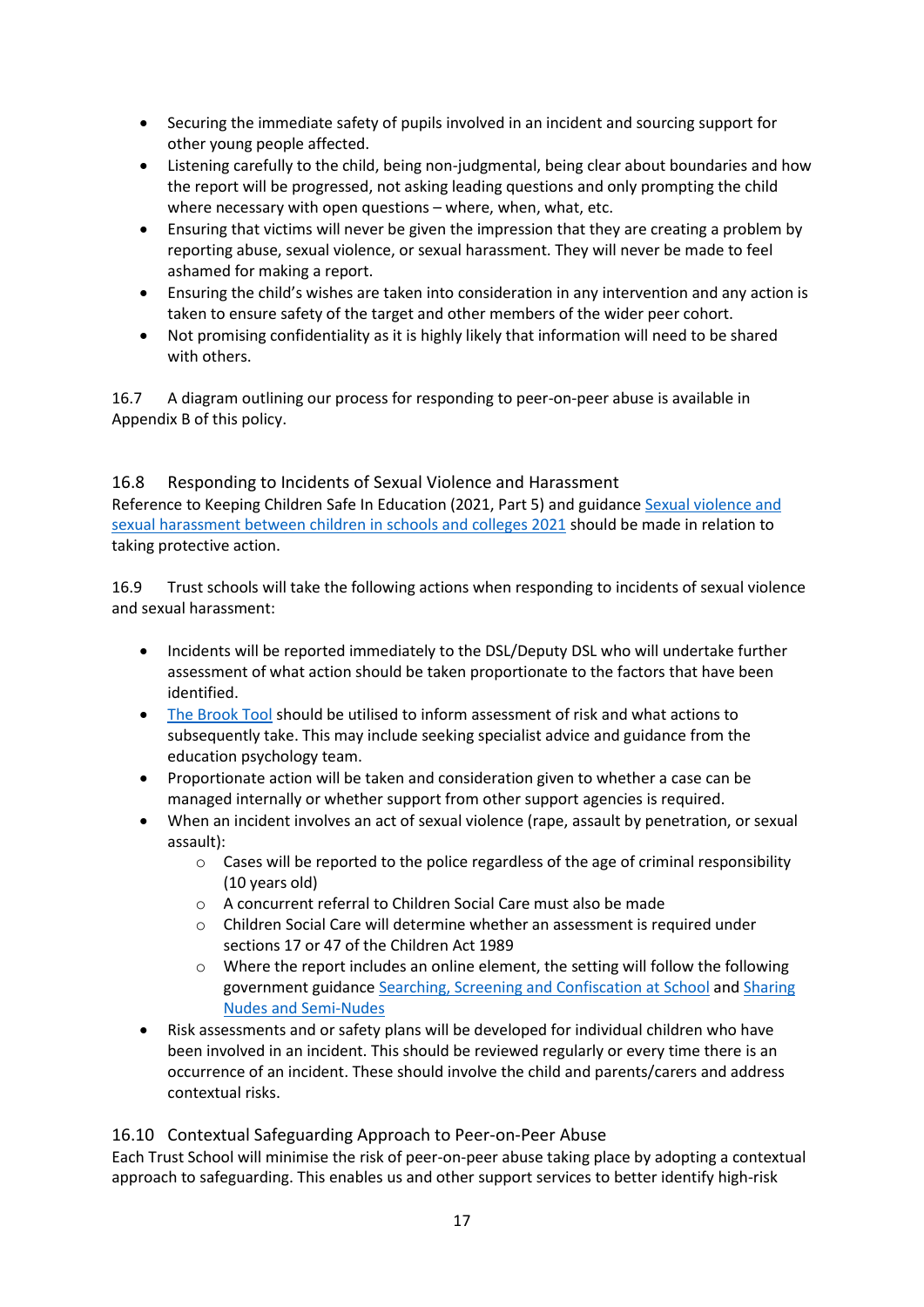groups, areas and environments within our community that increase the risk of abuse occurring and take appropriate action.

16.11 The DSL/Deputies will review and consider whether any practice or environmental changes can be made in relation to any areas for development. This might include making changes to staffing and supervision, making changes to the physical environment and considering the utilisation and delivery of safeguarding topics on the curriculum.

## **17. Responding to Allegations and Whistleblowing**

17.1 Staff must report any concerns or allegations about a professional's behaviour (including supply staff, volunteers, and contractors) where they may have:

- behaved in a way that has harmed a child or may have harmed a child
- possibly committed a criminal offence against or related to a child
- behaved towards a child or children in a way that indicates he or she may pose a risk of harm to children; or
- behaved or may have behaved in a way that indicates they may not be suitable to work with children.

17.2 Further information on this topic is available in the Dealing with Allegations Against Staff and the Whistleblowing policy, both of which are available on the Wessex Learning Trust website.

## **18. Mental Health and Well-being**

18.1 Each school in the Trust is committed to undertake the following:

- Early identification of vulnerability to mental health problems by reviewing attendance, behaviour, attainment, and safeguarding records at least on a termly basis.
- Ensure that pupils can report and share concerns.
- Staff will follow a safeguarding process in terms of reporting concerns outlined in Appendix B so the DSL/Deputy DSLs (and wider members of the safeguarding team such as the SENDCo) can assess whether there are any other vulnerabilities can be identified and proportionate support considered.
- Staff will ensure the immediate health and safety of a pupil who is displaying acute mental health distress. This may require support from emergency services via 999 if the leaner is at risk of immediate harm.
- DSLs/Deputies will consider whether a case can be managed internally, through early help, or should involve other agencies as required.
- The setting will communicate and work with the pupil and parents/carers to ensure that interventions are in the best interests of the child.
- DSLs will liaise with staff to ensure reasonable adjustments are made and develop ways to support achieving positive educational outcomes.
- Only appropriately trained professionals should attempt to make a diagnosis of a mental health problem – DSLs and the senior leadership team should be able to access specialist advice through targeted services.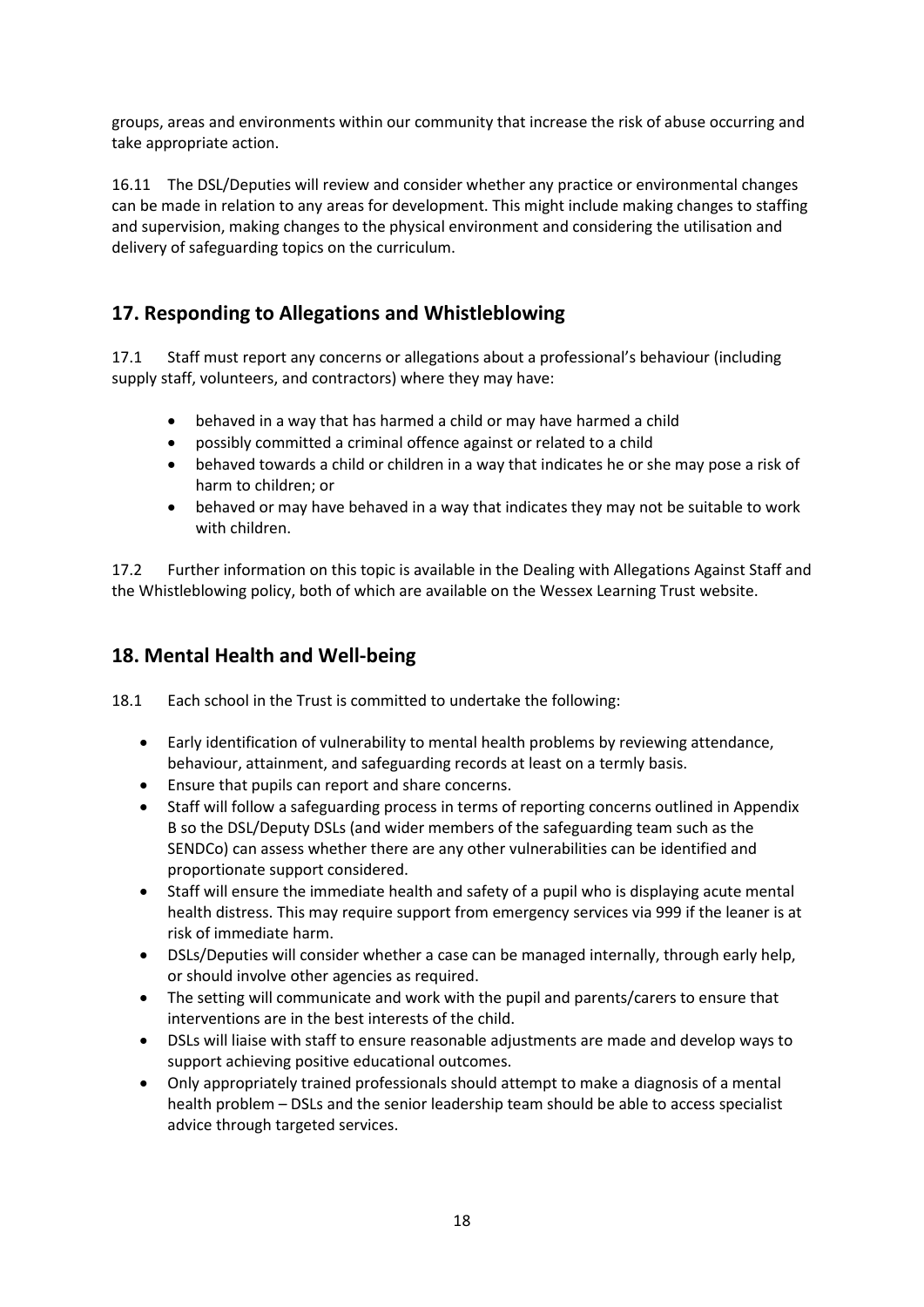## 18.2 Contextual Safeguarding Approach to Mental Health

Each Trust school will ensure that preventative measures in terms of providing safeguarding in the curriculum will provide opportunities for pupils to identify when they may need help, and to develop resilience.

18.3 The setting will take a whole-school approach to:

- Deliver high quality teaching around mental health and well-being in the curriculum.
- Having a culture that promotes mental health and well-being.
- Having an environment that promotes mental health and well-being.
- Making sure pupils and staff are aware of and able to access a range of mental health services.
- Supporting staff well-being.
- And being committed to pupil and parent participation.

## **19. Online Safety**

19.1 Online safety is an integrated and interwoven theme with other safeguarding considerations.

19.2 It is essential that the DSL takes a lead on ensuring that interventions are effective. This means co-ordinating support and engaging with other colleagues in the setting who may have more technological expertise such as the IT manager/IT Support.

19.3 All schools are committed to addressing online safety issues around content, contact, conduct and commerce. This includes:

- Ensuring that online safety is concerned in relevant policies and procedures.
- Online safety is interwoven in safeguarding training for staff and safeguarding in the curriculum for pupils.
- Acknowledging that peer-on-peer abuse can happen via mobile and smart technology between individuals and groups.
- Provision of education via remote learning will comply with governmental advice [Safeguarding and remote education during coronavirus](https://www.gov.uk/guidance/safeguarding-and-remote-education-during-coronavirus-covid-19)
- The effectiveness of the setting's ability to safeguarding pupils in respect to filtering and monitoring, information security and access management alongside the above will be reviewed annually.
- Staff, Visitors and Volunteers must never use a personal mobile phone to contact students or take photographs of students. Each school in the Trust will publish its own procedures relating to the use of mobile phones by students in their educational setting.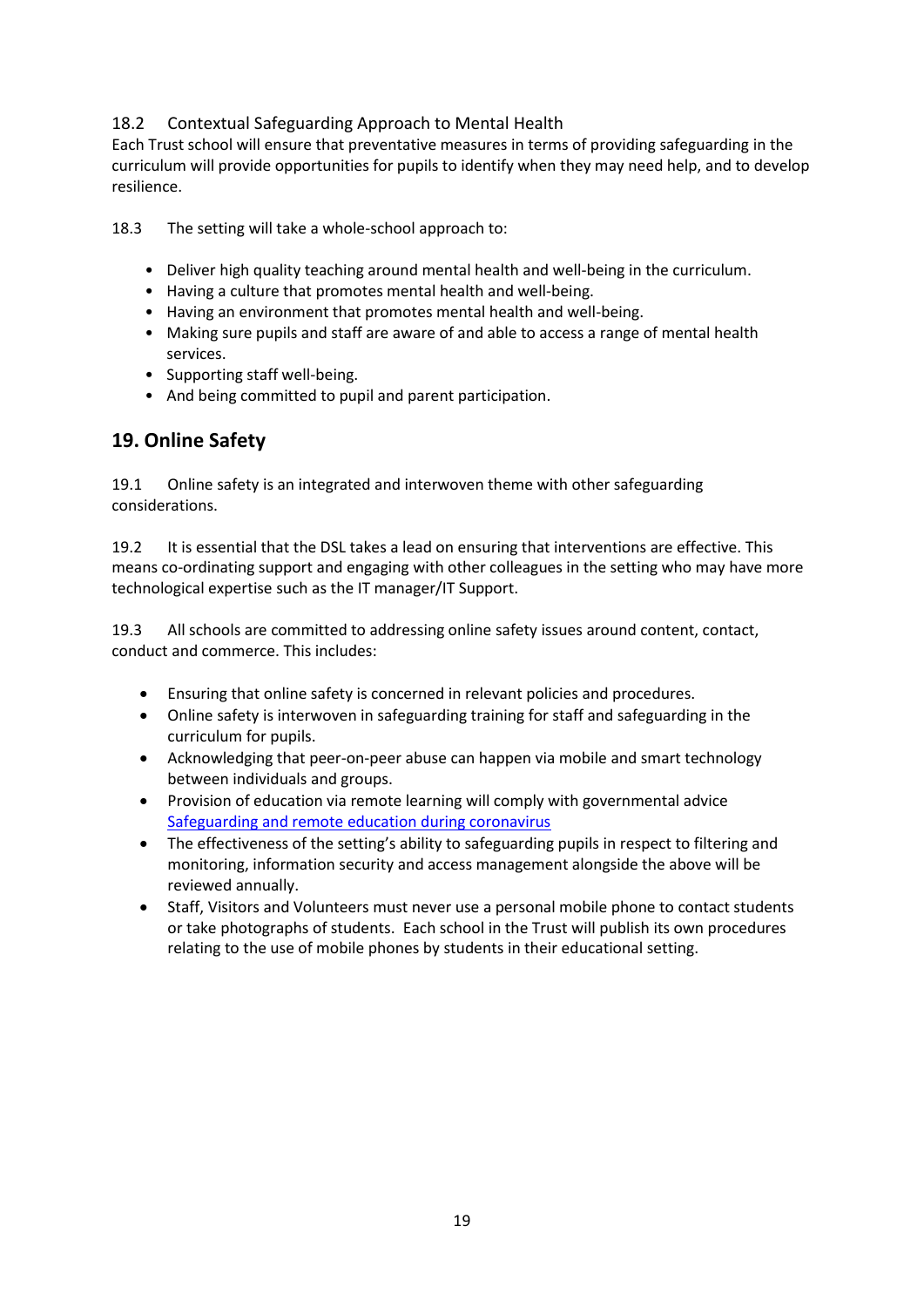## **Appendices**

**Appendix A** – Multi-agency contacts for safeguarding in education

- Somerset Contacts
- North Somerset Contacts
- General Contacts

**Appendix B1** – Safeguarding response to Mental Health and Peer on Peer Abuse

**Appendix B2 -** Dealing with a disclosure of abuse

**Appendix C –** Types of abuse and neglect

**Appendix D –** Special actions to take on topical safeguarding issues

**Appendix E –** COVID addendum policy in the event of a lock-down

**Appendix F –** Trust School Safeguarding Contacts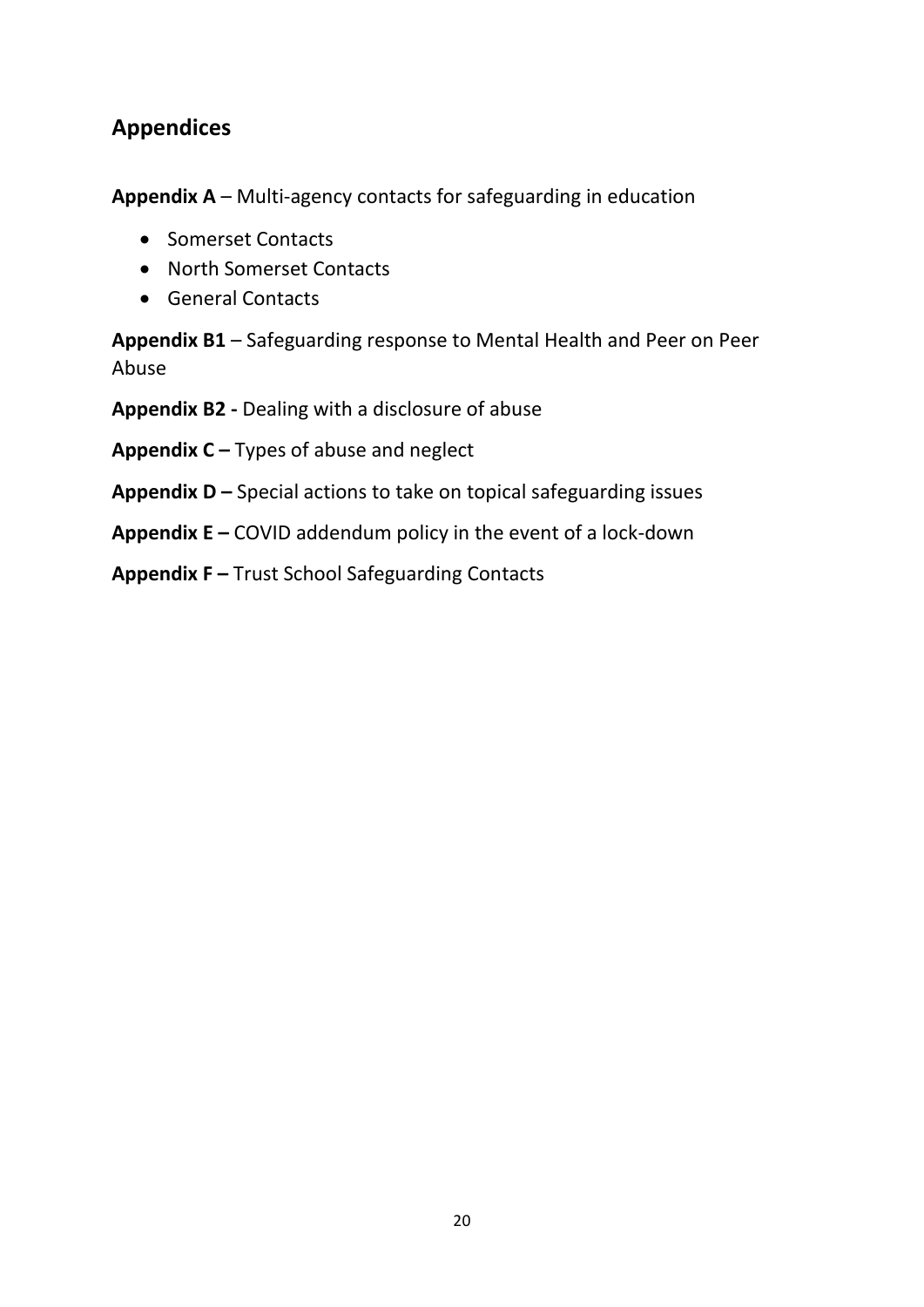# **Appendix A Multi-Agency Contacts for Safeguarding in Education**

| If a child is at immediate risk |  |  |
|---------------------------------|--|--|
| call the POLICE                 |  |  |

call the POLICE **Call the POLICE on 999**

| If you have concerns about a child or young person in Somerset                                                |                                                                                                |                                                          |  |  |  |
|---------------------------------------------------------------------------------------------------------------|------------------------------------------------------------------------------------------------|----------------------------------------------------------|--|--|--|
| To make an URGENT referral<br>(i.e., a child is likely to suffer or<br>is suffering significant harm)         | Phone Somerset Direct on 0300 122 2224                                                         |                                                          |  |  |  |
| To make a NON-URGENT<br>referral, complete an Early Help<br>Assessment and send to                            | Email SDInputters@somerset.gov.uk                                                              |                                                          |  |  |  |
| To raise concerns or ask for<br>advice about radicalisation                                                   | Phone PREVENT DUTY on 01278 647466 or<br>Email PreventSW@avonandsomerset.police.uk             |                                                          |  |  |  |
| To liaise with the specialist<br>Safeguarding Police unit                                                     | Phone the Lighthouse Safeguarding on 01278 649228<br>Email PreventSW@avonandsomerset.police.uk |                                                          |  |  |  |
| <b>DSL Consultation Line</b><br>0300 123 3078                                                                 | <b>Early Help Hub</b><br>01823 3555803                                                         | <b>Critical Incident Support</b><br>EPS SSE 01823 357000 |  |  |  |
| <b>Education Safeguarding Service</b>                                                                         | Email ESS@somerset.gov.uk                                                                      |                                                          |  |  |  |
| Child sexual exploitation &<br>child criminal exploitation                                                    | <b>Operation Topaz (Avon and Somerset Police)</b><br>www.avonandsomerset.police.uk/forms/vul   |                                                          |  |  |  |
| Young Carers - advice and<br>support                                                                          | Phone 0300 123 2224<br>Email YoungCarersmailbox@somerset.gov.uk                                |                                                          |  |  |  |
| Primary Mental Health Advice<br>(CAMHS)                                                                       | Email CYP@somerset.org                                                                         |                                                          |  |  |  |
|                                                                                                               | If you have concerns about a professional working with a child in                              |                                                          |  |  |  |
|                                                                                                               | <b>Somerset</b>                                                                                |                                                          |  |  |  |
| To raise concerns and ask for<br>guidance in relation to the<br>conduct of someone who<br>works with children | <b>Local Authority Designated Officer (LADO)</b><br>Anthony Goble 0300 122 2224                |                                                          |  |  |  |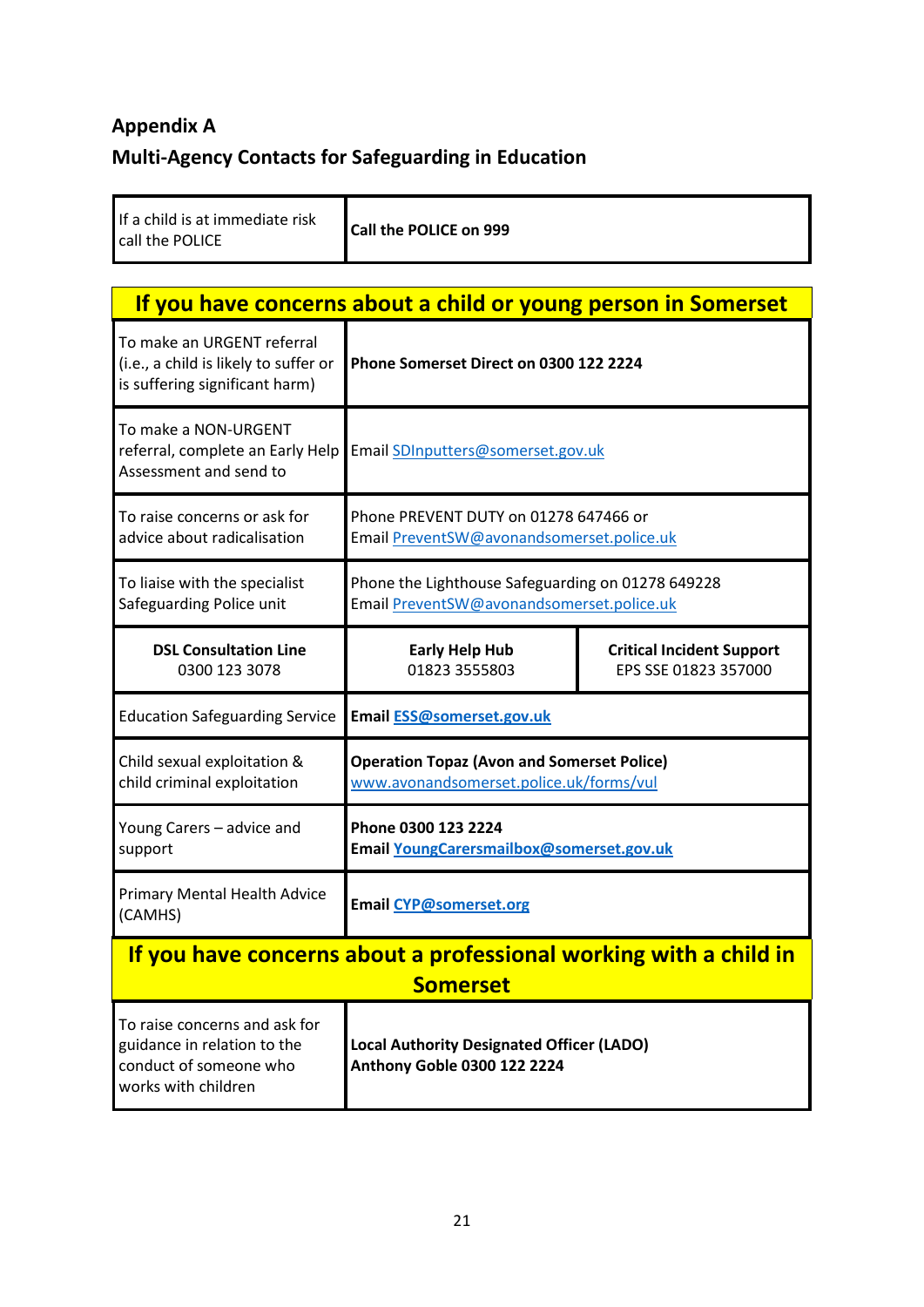| If you have concerns about a child or young person in<br><b>North Somerset</b>                                |                                                                                                                                                                                                         |  |  |  |
|---------------------------------------------------------------------------------------------------------------|---------------------------------------------------------------------------------------------------------------------------------------------------------------------------------------------------------|--|--|--|
| North Somerset<br>Front Door to Early Help and<br><b>Children's Social Care</b>                               | Phone Monday-Thursday 8.45am-5pm,<br>Friday 8.45am-4.30pm - 01275 888 808.<br>Out of hours/weekends - 01454 615165<br>Remember in an emergency please ring 999<br>childrens.frontdoor@n-somerset.gov.uk |  |  |  |
| If you have concerns about a professional working with a child in<br><b>North Somerset</b>                    |                                                                                                                                                                                                         |  |  |  |
| To raise concerns and ask for<br>guidance in relation to the<br>conduct of someone who<br>works with children | <b>Local Authority Designated Officer (LADO)</b><br>Mrs Julie Bishop 01275 888 211<br>lado@n-somerset.gov.uk                                                                                            |  |  |  |

# **General information and guidance relating to safeguarding practice, policy and procedures**

| Children affected by Forced<br>Marriage and Honour Based<br>Abuse | <b>Government Forced Marriage Unit</b><br>Phone 020 7008 0151<br>0207 008 1500 (out of hours). In emergencies, dial 999.<br>Email fmu@fco.gov.uk<br>Honour Network (Karma Nirvana):<br>Phone 0800 5999 247 (Monday to Friday, 9am - 5pm) |
|-------------------------------------------------------------------|------------------------------------------------------------------------------------------------------------------------------------------------------------------------------------------------------------------------------------------|
| <b>Online Safety Advice</b>                                       | <b>Professional Online Safeguarding Helpline</b><br>Phone 0344 381 4772<br>Email helpline@saferinternet.org.uk                                                                                                                           |
| Reporting online sexual abuse<br>and grooming                     | <b>Child Exploitation and Online Protection Command</b><br>https://www.ceop.police.uk/ceop-reporting/                                                                                                                                    |
| <b>FGM</b> advice                                                 | <b>NSPCC FGM Helpline</b><br>Phone 0800 028 3550                                                                                                                                                                                         |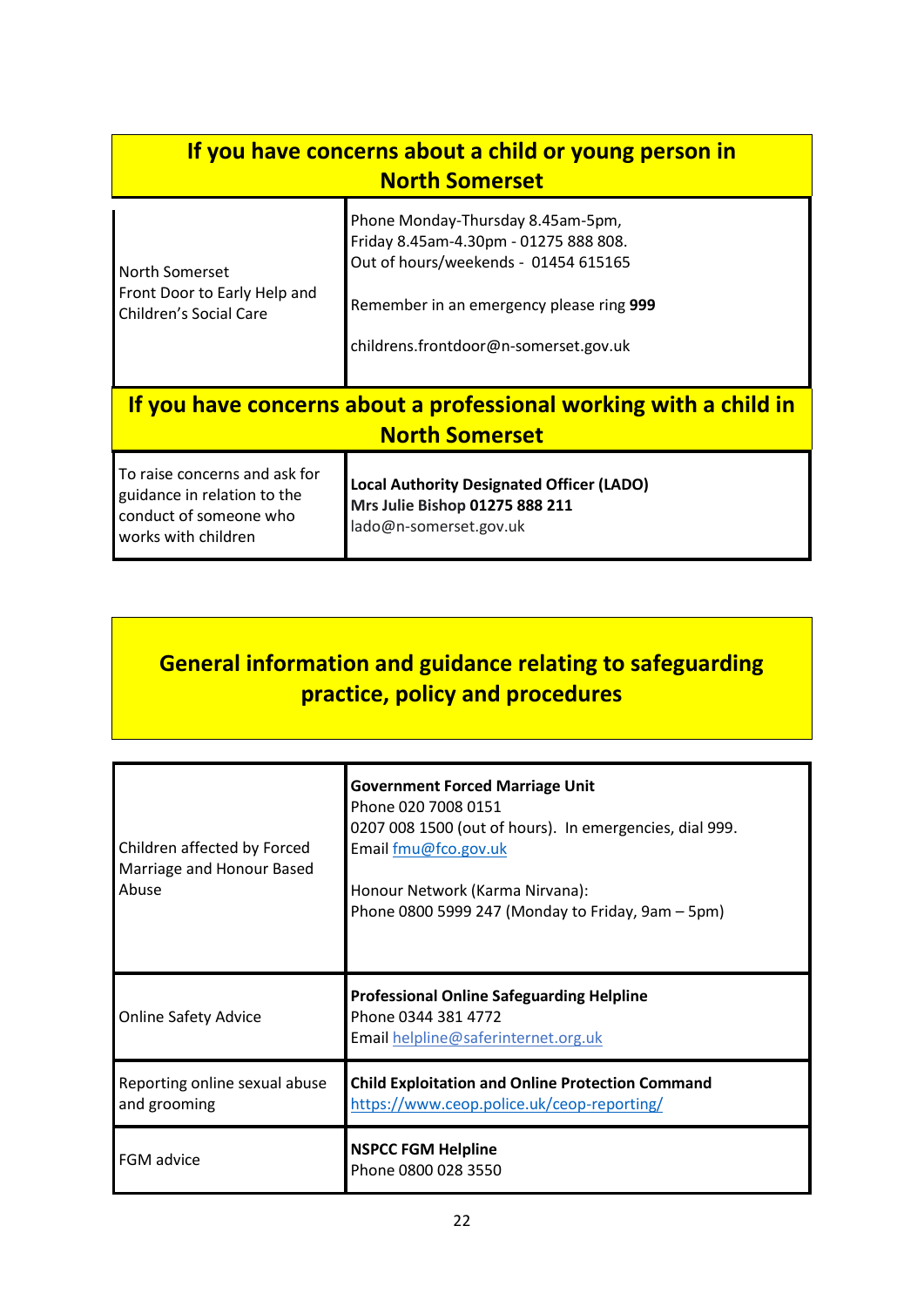|                                       | Email fgmhelp@nspcc.org.uk                                                            |
|---------------------------------------|---------------------------------------------------------------------------------------|
| Domestic Abuse Helpline               | Phone 0800 6949999                                                                    |
| Whistleblowing professional<br>policy | <b>NSPCC Whistleblowing hotline</b><br>Phone 0800 028 0285<br>Email help@nspcc.org.uk |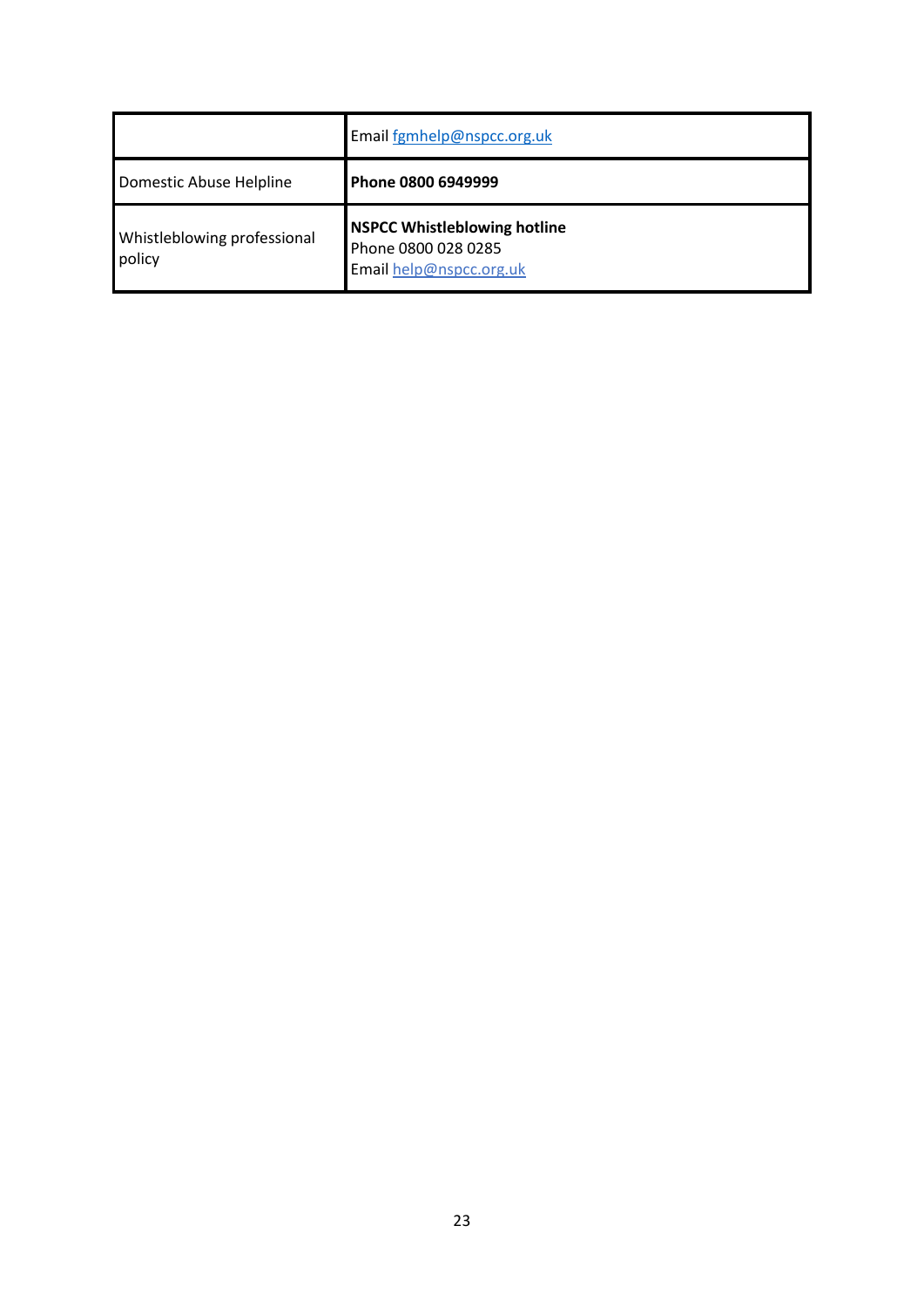All actions, risk assessments and responses should be recorded on the Safeguarding/Child Protection file. Plans/risk assessments should be reviewed **every 2 months or on any occasion another concern is raised.** 

**You are made aware of an incident or pattern of peer-on-peer abuse**

*All staff should recognise that children are capable of abusing their peers. All staff should be clear about their settings's policy and procedures with regard to peer-on-peer abuse* **(KCSIE, 2021)**

**Possible examples of peer-on-peer abuse** • **Bullying (and cyberbullying)**  • **Sexual violence and sexual** 

• **Sexting (youth produced sexual** 

• **Initiation/hazing type violence and** 

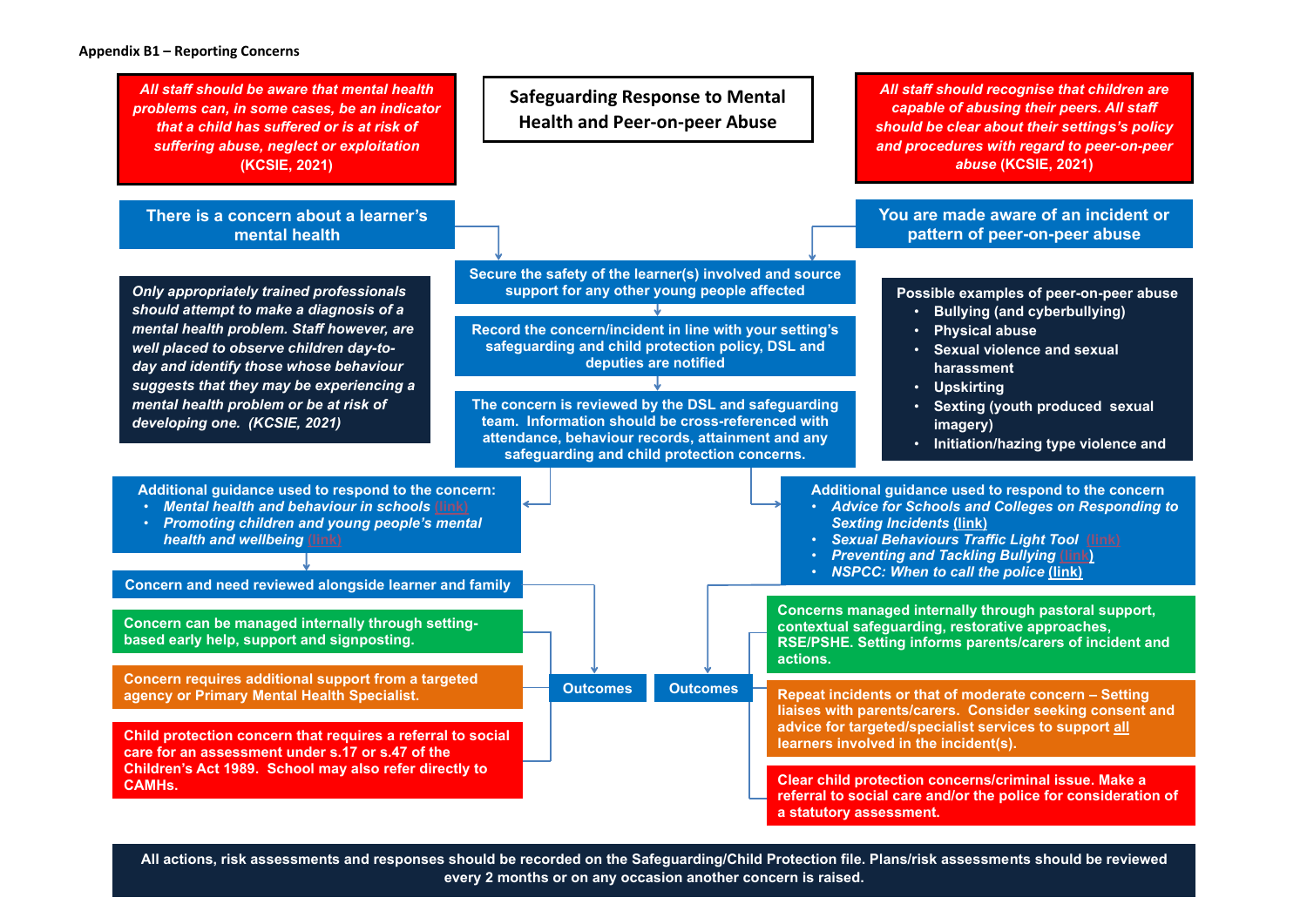## **Appendix B2 – Dealing with a Disclosure of Abuse**

### **When a child tells me about abuse they have suffered, what must I remember?**

- Stay calm.
- Do not communicate shock, anger or embarrassment.
- Reassure the child, tell them you are pleased that they are speaking to you.
- Never promise confidentiality. Assure them that you will try to help but let the child know that you may have to tell other people in order to do this. State who this will be and why.
- Encourage the child to talk but do not ask "leading questions" or press for information. Use 'Tell Me, Explain to me, Describe to me' (TED) questioning.
- Listen and remember.
- Check that you have understood correctly what the child is trying to tell you.
- Praise the child for telling you. Communicate that they have a right to be safe and protected.
- It is inappropriate to make any comments about the alleged offender.
- Be aware that the child may retract what they have told you. It is essential to record all you have heard.
- At the end of the conversation, tell the child again who you are going to tell and why that person or those people need to know.
- As soon as you can afterwards, make a detailed record of the conversation using the child's own language Include any questions you may have asked. Do not add any opinions or interpretations.

It is not education staff's role to seek disclosures. Their role is to observe that something may be wrong, ask about it, listen, be available and try to make time to talk.

The Five Rs are helpful in understanding what professional's duties are in relation to responding to an incident.

## **Recognise – Respond – Reassure – Refer – Record**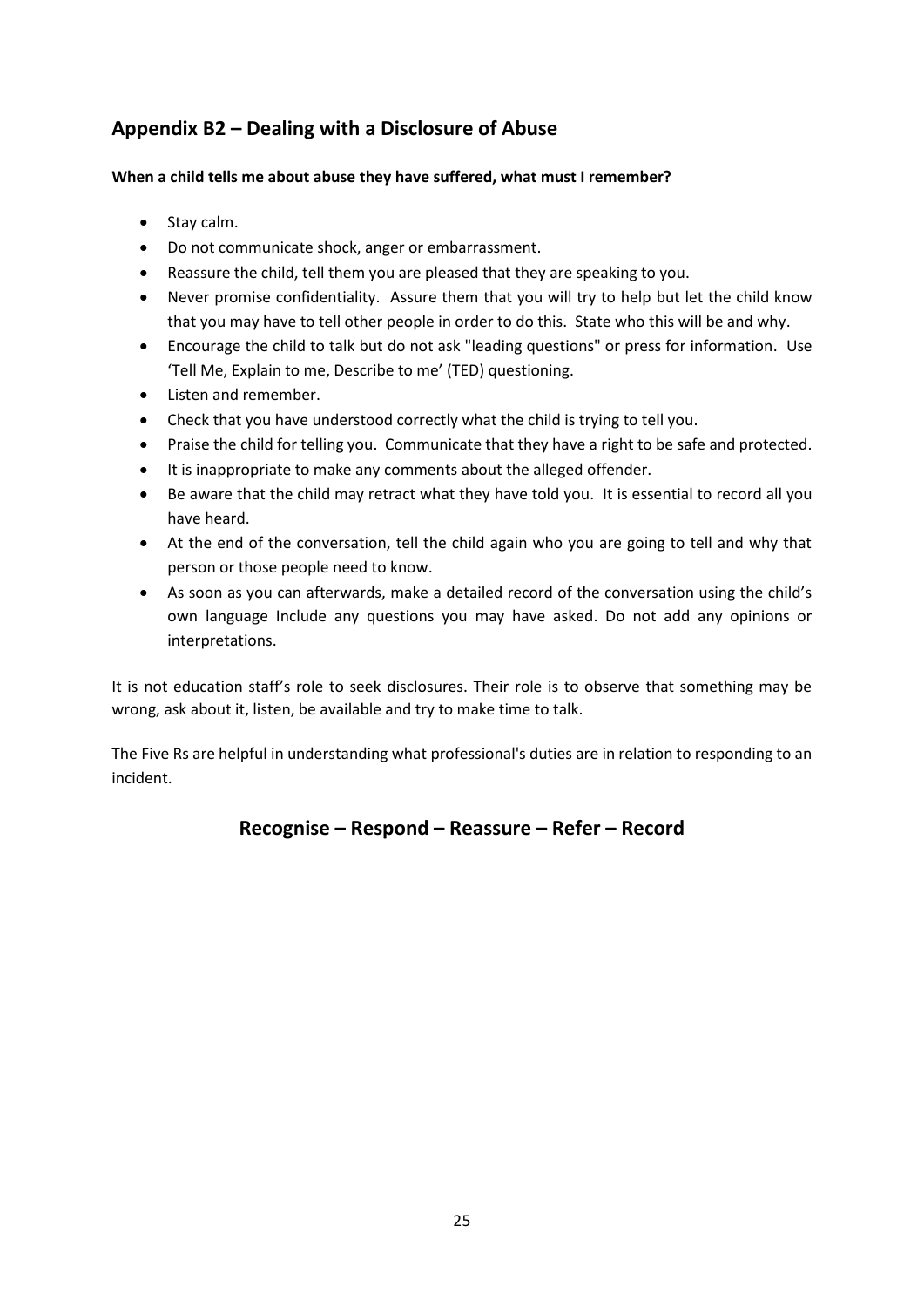## **Appendix C – Types of Abuse and Neglect**

The Department for Education's Tackle Child Abuse campaign has accessible videos to watch <https://tacklechildabuse.campaign.gov.uk/>

Abuse and neglect are defined as the maltreatment of a child or young person whereby someone may abuse or neglect a child by inflicting harm, or by failing to prevent harm. They may be abused by an adult or adults or by another child or children.

All school staff should be aware that abuse, neglect and safeguarding issues are rarely standalone events that can be covered by one definition or label. In most cases multiple issues will overlap with one another. For children with Special Educational Needs and Disabilities (SEND) additional barriers can exist when identifying abuse and neglect, these include:

- Assumptions that indicators of possible abuse such as behaviour, mood and injury relate to the child's disability without further exploration.
- Being more prone to peer group isolation than other children.
- The potential for children with SEN and disabilities being disproportionally impacted by behaviours such as bullying, without outwardly showing any signs.
- Communication barriers and difficulties in overcoming these barriers.

To address these additional challenges, schools should consider extra pastoral support for children with SEND (KCSIE, 2021).

The following are the definition of abuse and neglect as set out in Working Together to Safeguard Children (2018) however, the ultimate responsibility to assess and define the type of abuse a child or young person may be subject to is that of the Police and Children's Services – our responsibility is to understand what each category of abuse is and how this can impact on the welfare and development of our children and where we have concerns that a child or young person may be at risk of abuse and neglect (one or more categories can apply) to take appropriate action as early as possible.

#### **Physical abuse**

A form of abuse which may involve hitting, shaking, throwing, poisoning, burning or scalding, drowning, suffocating or otherwise causing physical harm to a child. Physical harm may also be caused when a parent or carer fabricates the symptoms of, or deliberately induces illness in a child.

#### **Neglect**

The persistent failure to meet a child's basic physical and/or psychological needs, likely to result in the serious impairment of the child's health or development. Neglect may occur during pregnancy as a result of maternal substance abuse.

Once a child is born, neglect may involve a parent or carer failing to: provide adequate food, clothing and shelter (including exclusion from home or abandonment); protect a child from physical and emotional harm or danger; ensure adequate supervision (including the use of inadequate care-givers); or ensure access to appropriate medical care or treatment. It may also include neglect of, or unresponsiveness to, a child's basic emotional needs.

#### **Emotional abuse**

The persistent emotional maltreatment of a child such as to cause severe and adverse effects on the child's emotional development. It may involve conveying to a child that they are worthless or unloved, inadequate, or valued only insofar as they meet the needs of another person. It may include not giving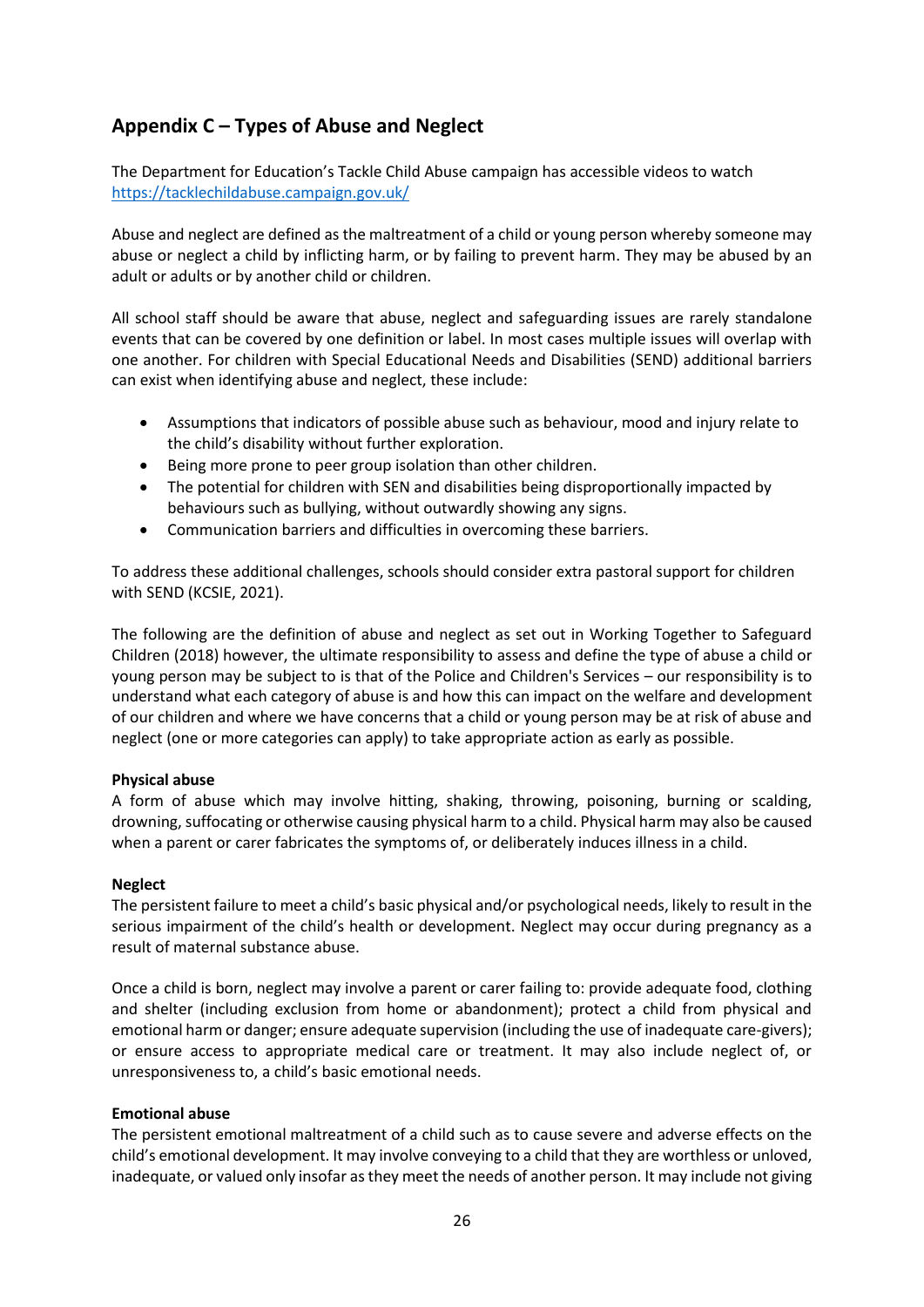the child opportunities to express their views, deliberately silencing them or 'making fun' of what they say or how they communicate. It may feature age or developmentally inappropriate expectations being imposed on children.

These may include interactions that are beyond a child's developmental capability as well as overprotection and limitation of exploration and learning, or preventing the child participating in normal social interaction. It may involve seeing or hearing the ill-treatment of another. It may involve serious bullying (including cyberbullying), causing children frequently to feel frightened or in danger, or the exploitation or corruption of children. Some level of emotional abuse is involved in all types of maltreatment of a child, although it may occur alone.

#### **Sexual abuse**

Involves forcing or enticing a child or young person to take part in sexual activities, not necessarily involving a high level of violence, whether the child is aware of what is happening or not. The activities may involve physical contact, including assault by penetration (for example rape or oral sex) or nonpenetrative acts such as masturbation, kissing, rubbing and touching outside of clothing.

They may also include non-contact activities, such as involving children in looking at, or in the production of, sexual images, watching sexual activities, encouraging children to behave in sexually inappropriate ways, or grooming a child in preparation for abuse (including via the internet). Sexual abuse is not solely perpetrated by adult males. Women can also commit acts of sexual abuse, as can other children.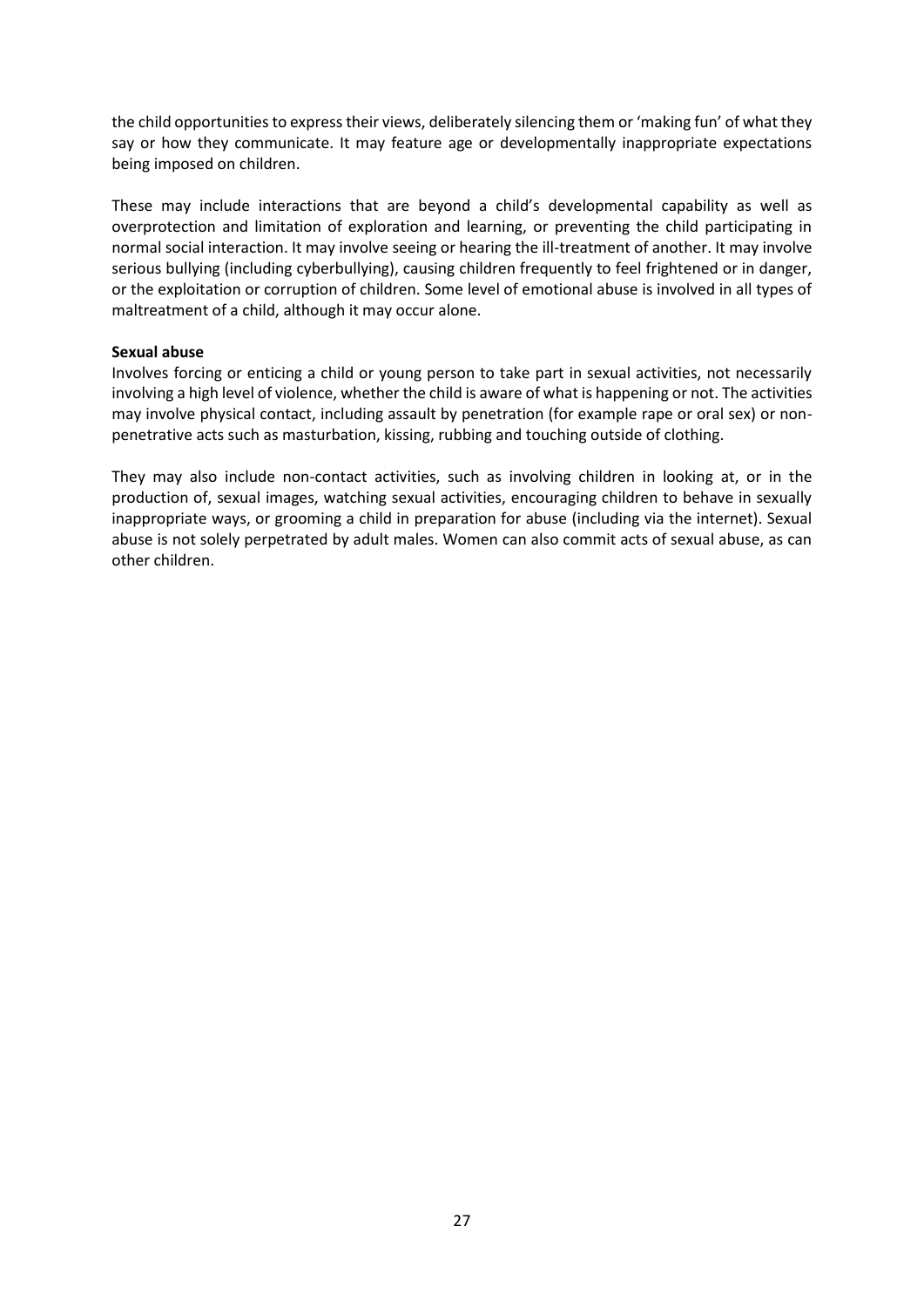## **Appendix D – Specific Actions to Take on Topical Safeguarding Issues**

General or national guidance will not be included here. A summary of specific duties are in [Keeping](https://www.gov.uk/government/publications/keeping-children-safe-in-education--2)  [Children Safe in Education \(2021,](https://www.gov.uk/government/publications/keeping-children-safe-in-education--2) Annex B).

Links to local guidance can be found in Appendix A of this document.

In recognition that the threshold of child protection is 'likely to suffer' significant harm, schools in the Trust may need to make a referral to children's social care. Where possible, this will involve notifying the parent/carer if it does not place the learner at further risk of harm. In all other circumstances information will be shared in line with the Information Sharing section of this policy.

It is also important to recognise the importance of liaising with other education settings who may have siblings attending. It is likely that they may hold additional information which will support early identification of harm and in turn develop your assessment of need.

#### **Child Exploitation**

Child exploitation encompasses both Child Sexual Exploitation (CSE) and Child Criminal Exploitation (CCE)

The school will ensure that early help intervention is provided as soon as a concern of exploitation is identified. Discussion and advice will be sought from targeted services to consider what support may be available. The learner and their families will be part of any planning and interventions.

If the learner is at risk of CSE or there is intelligence which indicates that the learner or peer group are at risk of CSE, the school will share information with Operation Topaz (the police). This information will support proactive activity to disrupt criminal activity in relation to sexual exploitation.

Agencies will share 'Missing persons' notifications (where a learner is reported missing from home or care) with education settings with a view to support them to take proactive action and reasonable adjustments in relation to behaviour management and achieving positive educational outcomes. These should be stored securely on the learner's Safeguarding/Child Protection file.

#### **Domestic Abuse**

Operation Encompass is a national operation where local police forces notify when the police are called to an incident to domestic abuse. Avon and Somerset have their own version of this and will notify education settings through the Education Safeguarding Service whenever they have responded to a domestic abuse incident. This will enable the education setting to take proactive action and reasonable adjustments in relation to behaviour management and achieving positive educational outcomes.

#### **Female Genital Mutilation**

**[Government guidance](https://assets.publishing.service.gov.uk/government/uploads/system/uploads/attachment_data/file/573782/FGM_Mandatory_Reporting_-_procedural_information_nov16_FINAL.pdf)** on the mandatory duty to report FGM.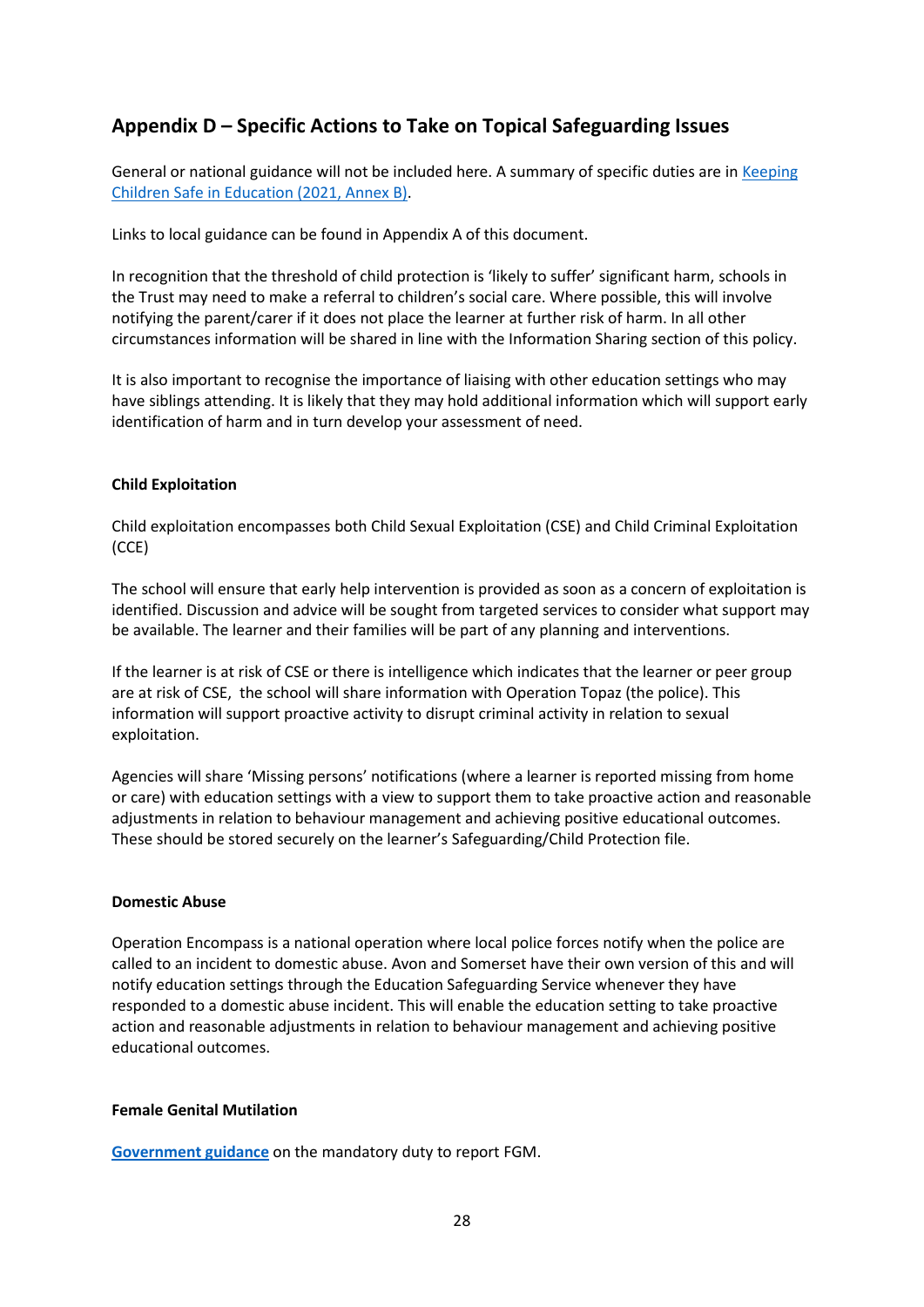This is a legal duty for all professionals undertaking teaching work to report known cases of FGM to the police via 101. This is when they:

• Are informed by a girl under 18 that an act of FGM has been carried out on her; or observe physical signs which appear to show that an act of FGM has been carried out.

These cases must be referred to the DSL who will support them to carry out their duty. It is also advised any referrals made to the police under the mandatory reporting duty is followed up with children's social care so an assessment of need and support is concurrently considered.

#### **Online Safety**

Annex D of Keeping Children Safe in Education 2021 highlights additional actions schools should take to keep learners safe online.

For concerns around individual cases where a child has been harmed through online mediums, advice and guidance can be made through the Professional Online Safeguarding Helpline, T: 0344 381 4772, E[: helpline@saferinternet.org.uk](mailto:helpline@saferinternet.org.uk)

Where there have been established cases of online abuse or grooming, the school settings should alert - Child Exploitation and Online Protection command (CEOPS) <https://www.ceop.police.uk/ceop-reporting/>

#### **Serious Youth Violence**

To be read in conjunction with the above section around Child Criminal Exploitation. There has been local guidance issued on the issue of ['Offensive Weapons in Education Settings'](https://drive.google.com/file/d/1env2AyL0OgklN9oHEhtNi0QfK1kdcg8T/view?usp=sharing). It is important to note that should a weapon be used or there is threat of use, the police should be called immediately.

- The same day a weapon is found the school should call for a multi-disciplinary assessment of risk.
- Whilst it is acknowledged that the decision to exclude remains with the Headteacher it is recommended that other agencies are consulted to ensure there is no further risks.
- Alternatives to exclusions should be considered first in recognition that by doing so a learner may be at further risk of harm out in the community.
- Police must be notified.

#### **Preventing Radicalisation - The Prevent duty**

All schools and colleges are subject to a duty under section 26 of the Counterterrorism and Security Act 2015 (the CTSA 2015), in the exercise of their functions, to have "due regard to the need to prevent people from being drawn into terrorism". This duty is known as the Prevent duty.

The Prevent duty should be seen as part of schools' wider safeguarding obligations. Designated safeguarding leads and other senior leaders should familiarise themselves with the revised Prevent [duty guidance: for England and Wales,](https://www.gov.uk/government/publications/prevent-duty-guidance) especially paragraphs 57-76, which are specifically concerned with schools (and also covers childcare).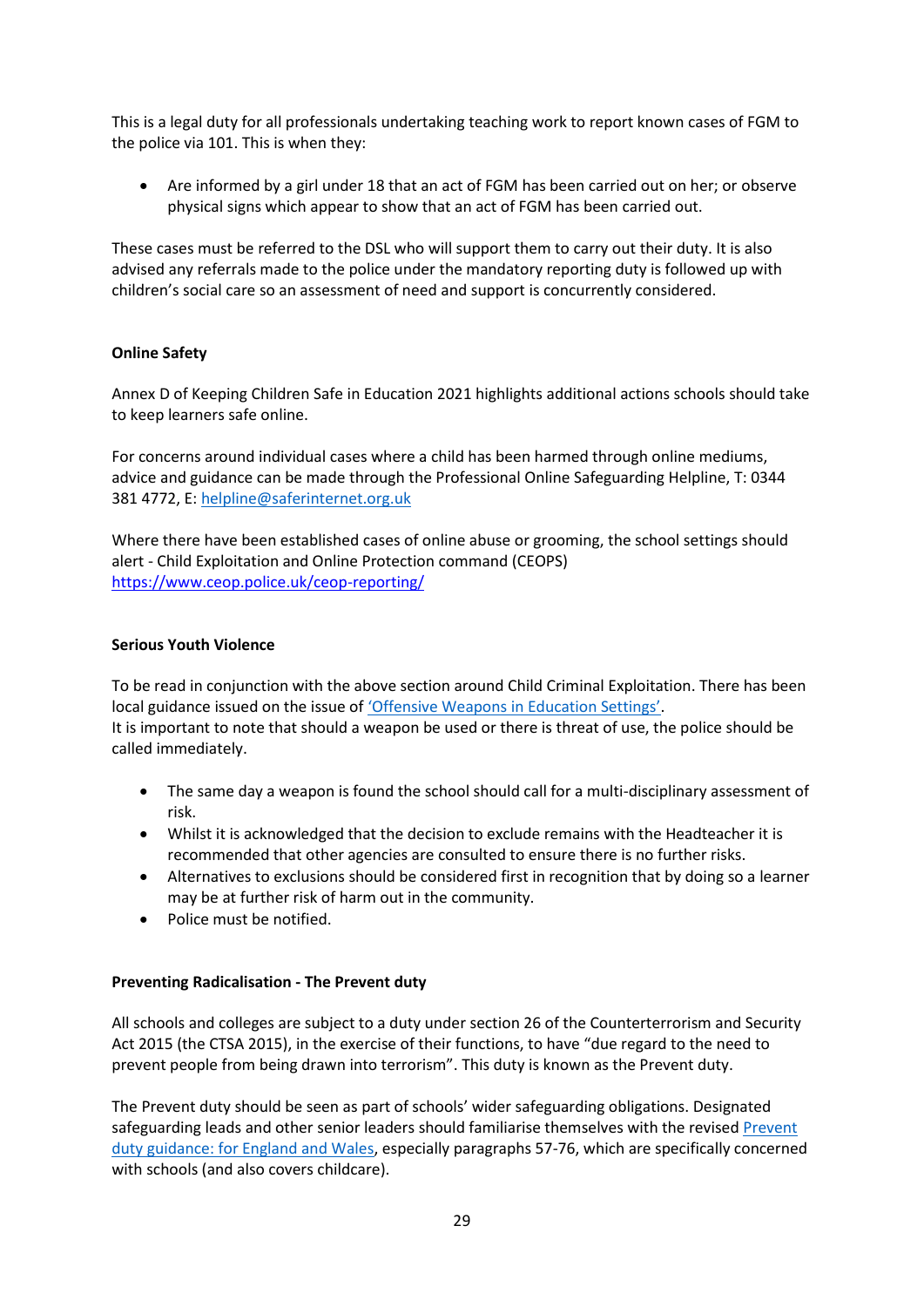The guidance is set out in terms of four general themes:

- Risk assessment.
- Working in partnership.
- Staff training and IT policies.

#### **Private Fostering**

A private fostering arrangement is one that is made privately (without the involvement of a Local Authority) for the care of a child:

- Under the age of 16 years (under 18, if disabled).
- By someone other than a parent or close relative (\*Close family relative is defined as a 'grandparent, brother, sister, uncle or aunt' and includes half-siblings and step-parents; it does not include great-aunts or uncles, great grandparents or cousin).
- With the intention that it should last for 28 days or more.

Cases of private fostering arrangements must be reported to children's social care to ensure that needs are adequately made.

Statutory guidance states that this should be done at least 6 weeks before the arrangement is due to start or as soon as you are made aware of the arrangements. Not to do so is a criminal offence.

Further support and reasonable adjustments should be made by the education setting to promote achievement of positive educational outcomes.

#### **Young Carers**

A young carer is a person under 18 who regularly provides emotional and/or practical support and assistance for a family member who is disabled, physically or mentally unwell or who misuses substances.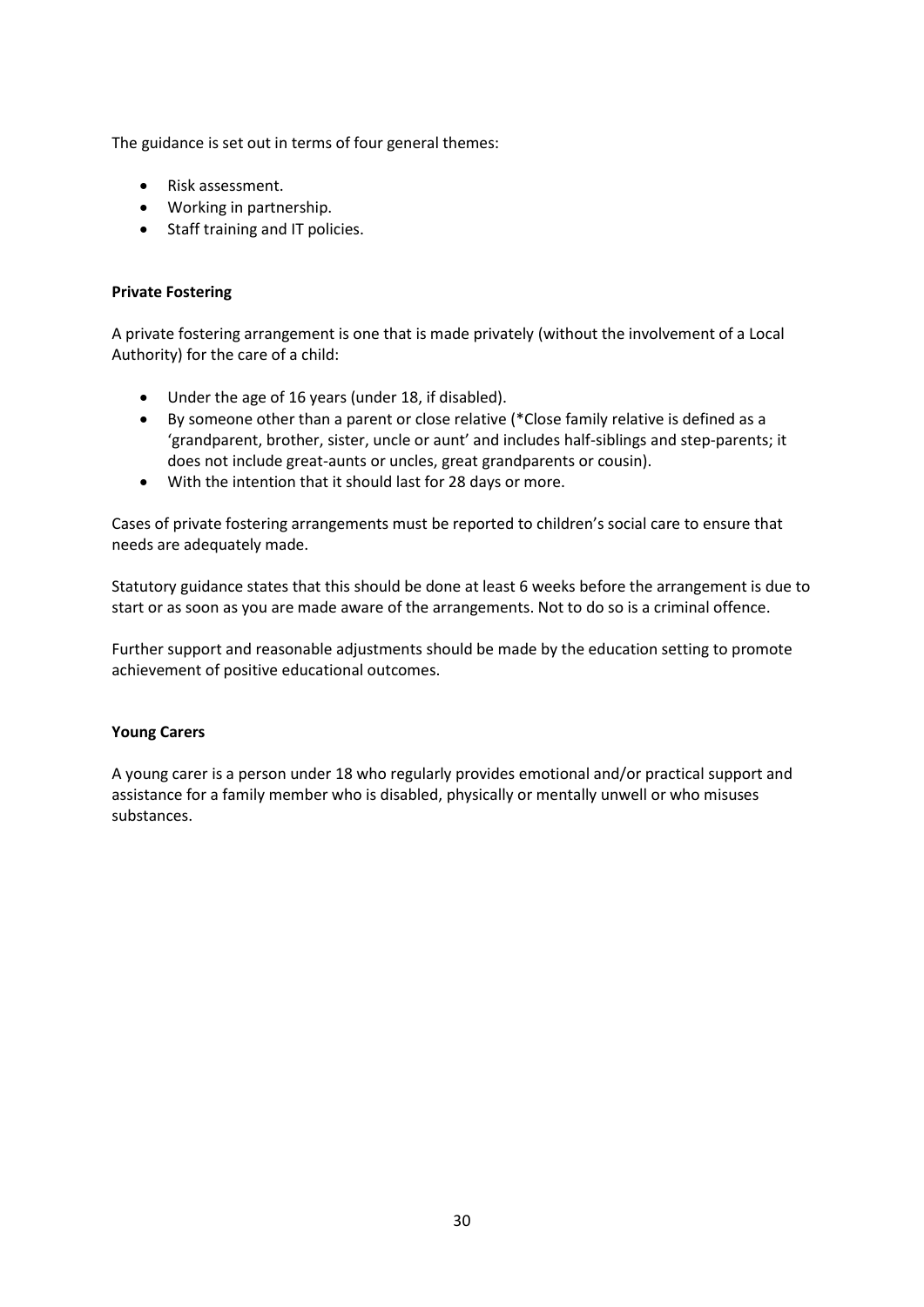## **Appendix E – COVID-19 Addendum in the Event of a Lock-Down**

Corona Virus (COVID-19) Keeping Children Safe in Education (KCSIE) remains in force throughout the response to coronavirus (COVID-19). Our schools are committed to ensuring the safety and wellbeing of all our Children and Young people. Where the DSL and safeguarding team has identified a child to be on the edge of social care support, or who would normally receive pastoral-type support in school, they should ensure that a robust communication plan is in place for that child or young person and their family. Details of this plan must be recorded as should a record of contacts made. This plan must be reviewed regularly (at least once a fortnight) and where concerns arise, the DSL will consider any referrals as appropriate. Our school also considers in these times, family circumstances can change quickly and therefore new families may arise as in need or vulnerable. We will keep communication with all families open which can include remote contact, phone contact, door-step visits which will be recorded. We aim to engage with every family on a regular basis. We will also ensure that families are aware of how they may contact our pastoral care/ safeguarding team for support. This will be via our website. Our school will share safeguarding and pastoral support messages on its website and social media pages. We recognise that school is a protective factor for children and young people, and the current circumstances, can affect the mental health of pupils and their parents/carers. We will take this into consideration when providing work and updates families and students. Our school understands that COVID-19 guidance from the government changes and will continue to keep under review this Appendix through the period of COVID-19.

In the event of a further lock down each Trust School has its own contingency plan.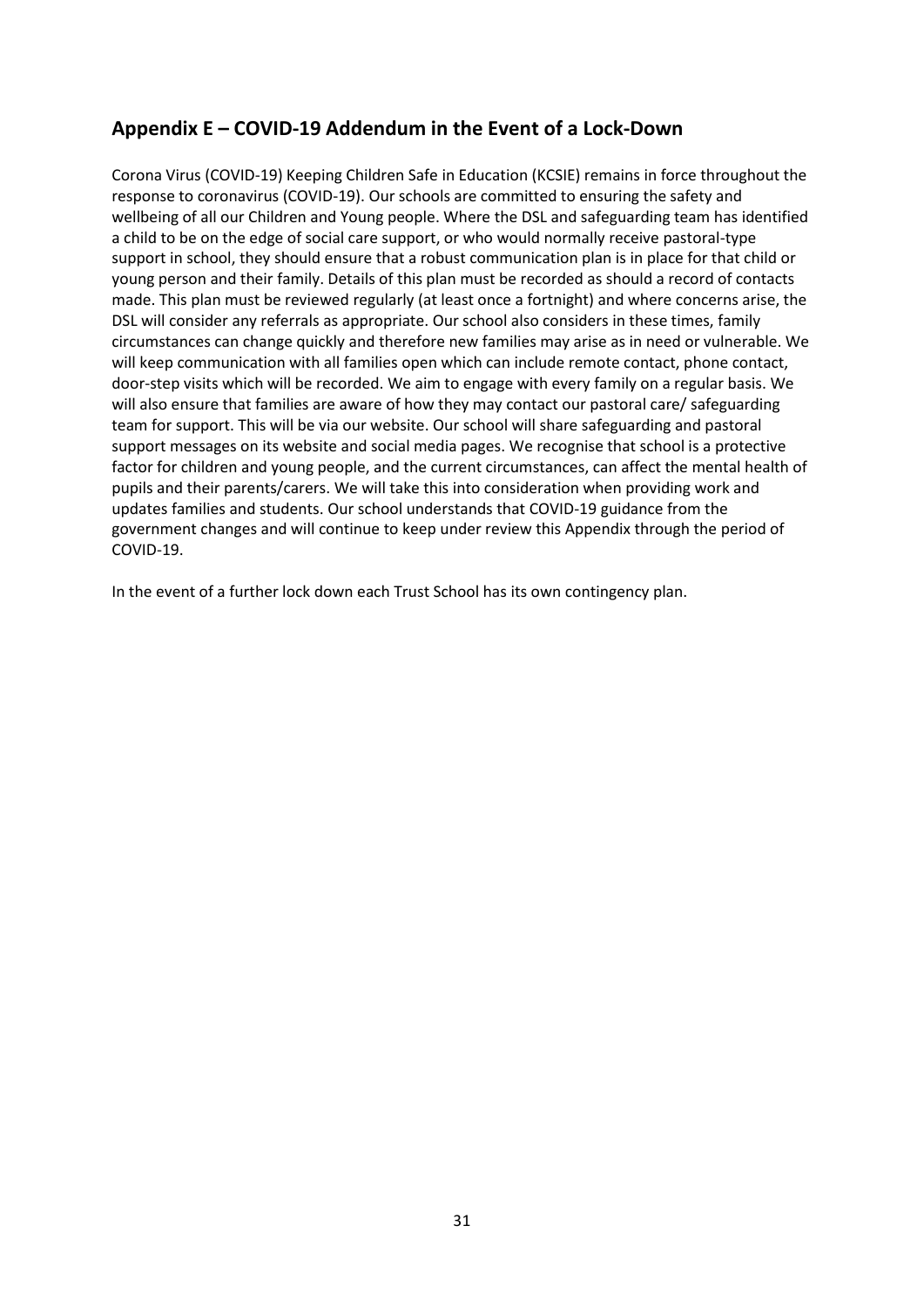## **Appendix F – School Safeguarding Contacts**

## **Wessex Learning Trust**

# Designated Safeguarding Leads, Deputy Designated Safeguarding Leads and Safeguarding Governors

## **Axbridge Church of England First School Academy**

DSL – Dominic Shillabeer (Head of School) DDSL – Lorna Richardson (Executive Headteacher) DDSL – Helen Davies (Nursery Manager) DDSL – Kellie Nash (Assistant Headteacher) SG – Kate Browne (Governor – General Safeguarding Concerns) SG – Zoe Hebden (Governor – Online Safety Concerns) Website – <http://www.axbridgefirstschool.co.uk/our-school> Telephone – 01934 732391 Email – [sch.018@educ.somerset.gov.uk](mailto:sch.018@educ.somerset.gov.uk)

### **Brent Knoll Church of England Primary School**

DSL – Chris Burman (Headteacher) DDSL – Hayley Richens (Senior Teacher) SG – Bev Gore (Governor) Website - <https://www.somerset.org.uk/sites/brentknoll/SitePages/Home.aspx> Telephone – 01278 760546 Email – [office@brentknoll.somerset.sch.uk](mailto:office@brentknoll.somerset.sch.uk)

### **Cheddar First School**

DSL – Suzi Smith (Acting Head Teacher) DDSL – Anita Lucas (Class teacher) SG – Deborah Hale (Governor) Website – [www.cheddarfirstschool.co.uk](http://www.cheddarfirstschool.co.uk/) Telephone – 01934 742546 Email - [office@cheddarfirstschool.co.uk](mailto:office@cheddarfirstschool.co.uk)

### **Draycott and Rodney Stoke Church of England First School**

DSL – Will Ewens (Headteacher) DDSL - Matt Perrett (Senior Teacher) SG – To be confirmed Website – [www.drsfirstschool.co.uk](http://www.drsfirstschool.co.uk/)  Telephone – 01934 742052 Email – [wewens@shiphamfirst.co.uk](mailto:wewens@shiphamfirst.co.uk)

### **East Brent Church of England Academy**

DSL – Fiona Robertson (Executive Headteacher) DDSL – Jo Brayley (Head of School) SG – Michael Frost (Governor) Website - <http://www.eastbrentcofeacademy.co.uk/> Telephone – 01278 760490 Email – [office@eastbrent.somerset.sch.uk](mailto:office@eastbrent.somerset.sch.uk)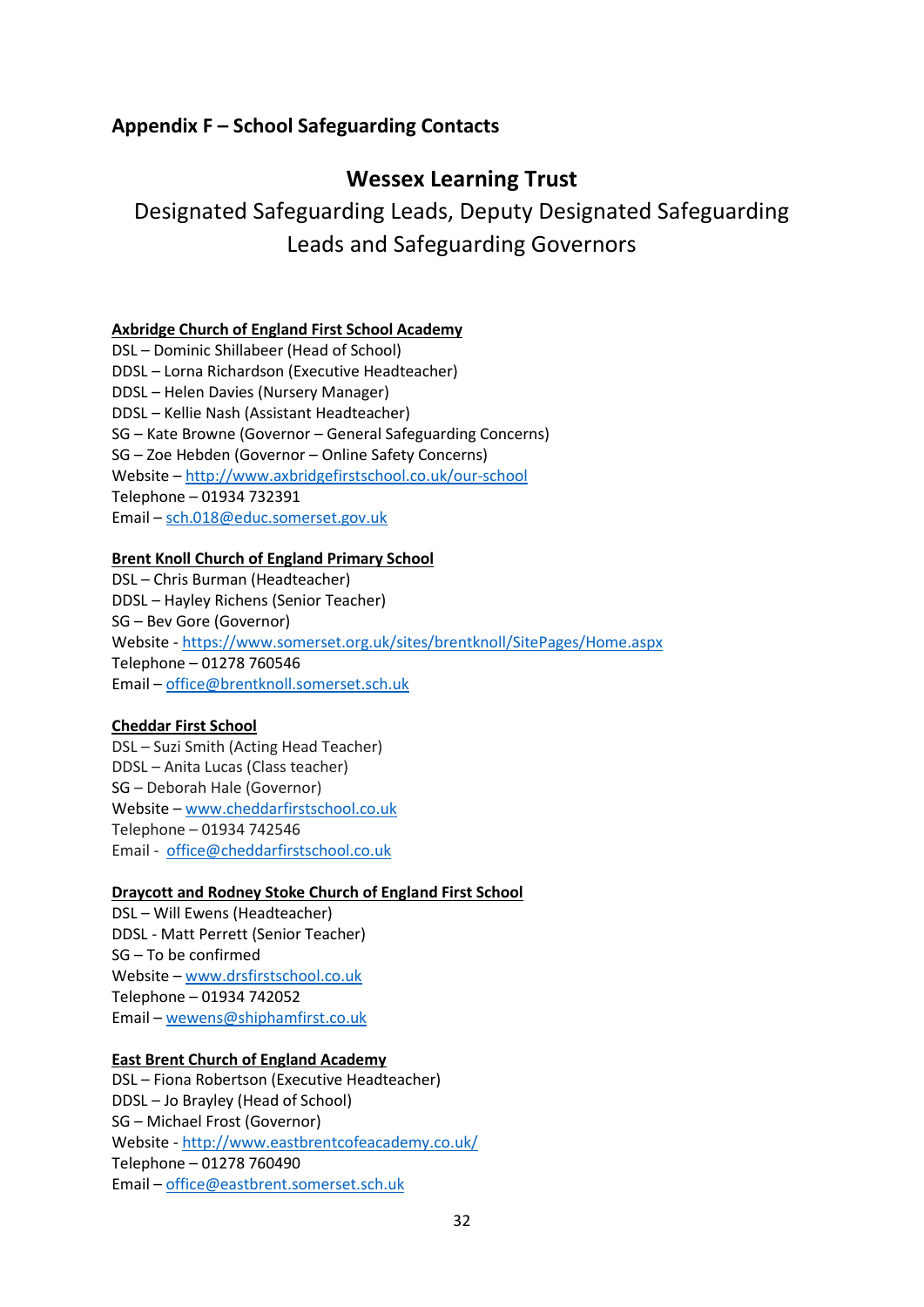#### **Fairlands Middle School**

DSL - Helen Heffernan (Deputy Headteacher) DDSL – Rob Cooling (Associate Leader) DDSL – Sally Virgin (Head of Year) DDSL - Felicity Grant (Pupil Champion) SG – to be appointed Website - https://www.fairlandsmiddleschool.co.uk Telephone - 01934 743186 Email - [office@fairlandsmiddleschool.co.uk](mailto:office@fairlandsmiddleschool.co.uk)

#### **Hugh Sexey Middle Church of England Middle School**

DSL – Matt Drew (Assistant Headteacher) DDSL – Paul Tatterton (Deputy Headteacher) DDSL – Julie Harrison Safeguarding Admin/Coordinator – Pam Bury SG – Glenys Cousins (Governor) Website – [http://www.hughsexey.com](http://www.hughsexey.com/) Telephone – 01934 712211 Email – [school@hughsexey.org.uk](mailto:school@hughsexey.org.uk)

#### **Kings Academy**

DSL – Kay Lowis (Assistant Headteacher) DDSL – Matt Rigg (Head of House) DDSL – Rachel Wright (Head of Sixth Form) SG – Richard Oliver (Governor) Website – [http://www.kowessex.co.uk](http://www.kowessex.co.uk/) Telephone – 01934 742608 Email – [office@kowessex.co.uk](mailto:office@kowessex.co.uk)

#### **Lympsham Church of England Academy**

DSL – Fiona Robertson (Executive Headteacher) DDSL – Donna Pennington (Teacher) DDSL – Sarah Leather (Pre-school Co-ordinator) SG – Christian Oliver (Governor) Website - <http://www.lympshamcofeacademy.co.uk/> Telephone – 01934 751017 Email – [lympsham@educ.somerset.gov.uk](mailto:lympsham@educ.somerset.gov.uk)

### **Mark First and Pre – School Church of England Academy**

DSL – Fiona Robertson (Executive Headteacher) DDSL – Jo Collyer (Head of School & SENDCo) DDSL – Carolyn Brierley (SENTA & After School Club Supervisor) DDSL – Lisa Banwell (Pre-school Manager) DDSL – Louise Prewett (Deputy Pre-school Manager) SG – Lorraine Clark (Governor) Website – <http://www.markfirstschool.co.uk/e-safety-safeguarding-our-pupils> Telephone – 01278 641262 Email – [office@mark.somerset.sch.uk](mailto:office@mark.somerset.sch.uk)